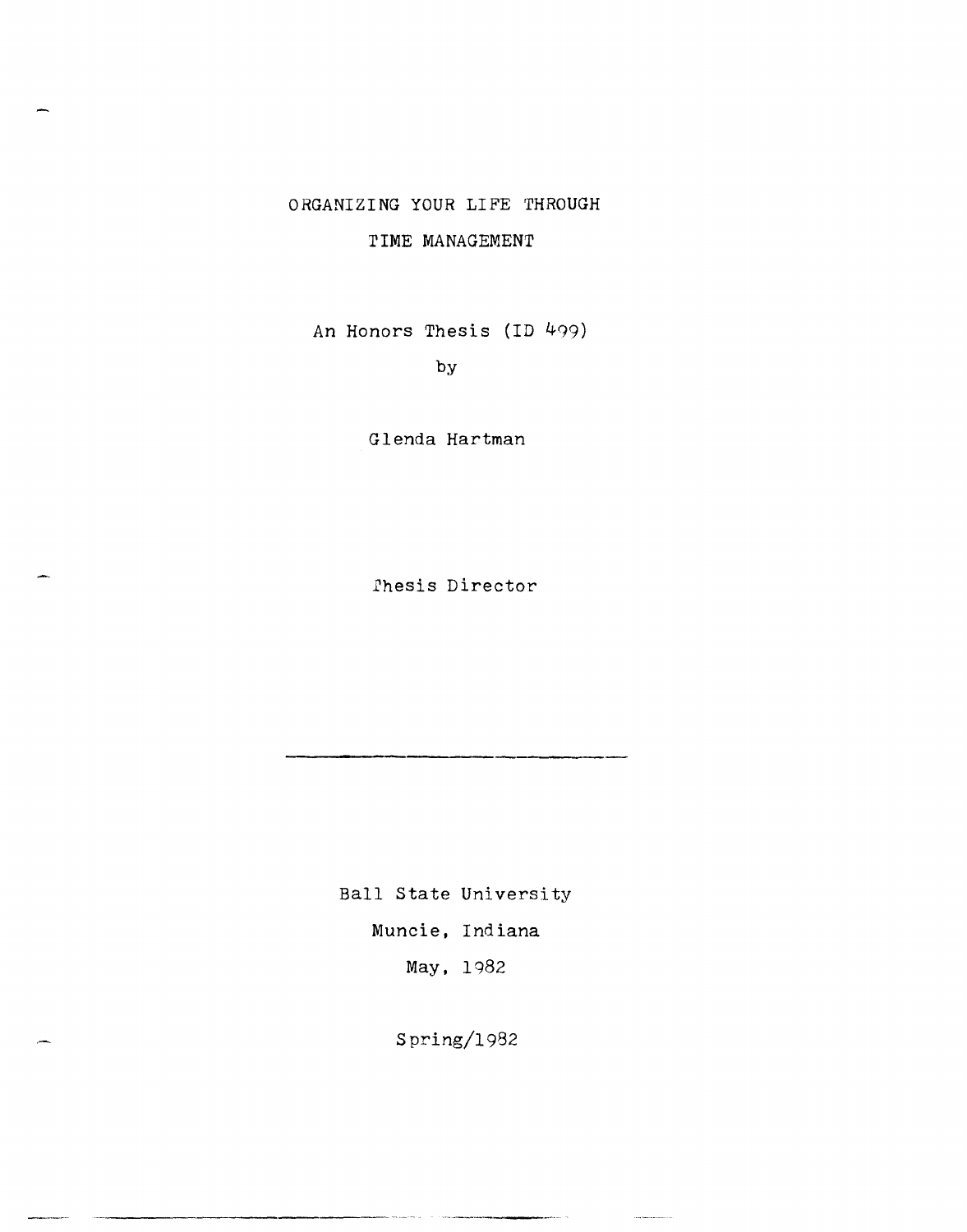$\frac{1}{\sqrt{2}}$  $\begin{array}{l} \mathbf{p}_{1} \, \mathbf{I}_{1} \\ \mathbf{p}_{2} \, \mathbf{f}_{2} \\ \mathbf{p}_{3} \, \mathbf{f}_{3} \\ \mathbf{p}_{4} \, \mathbf{f}_{4} \\ \mathbf{p}_{5} \, \mathbf{f}_{5} \\ \mathbf{p}_{6} \, \mathbf{f}_{7} \end{array}$  $437$ 

Accepted by the faculty of the Honors College, Ball State University, in partial fulfillment of the requirements for the Bachelor of Science degree.

Emily J. Haack

Director of Thesis Department of Business Education and Office Administration

May 13, 1982

 $\sim$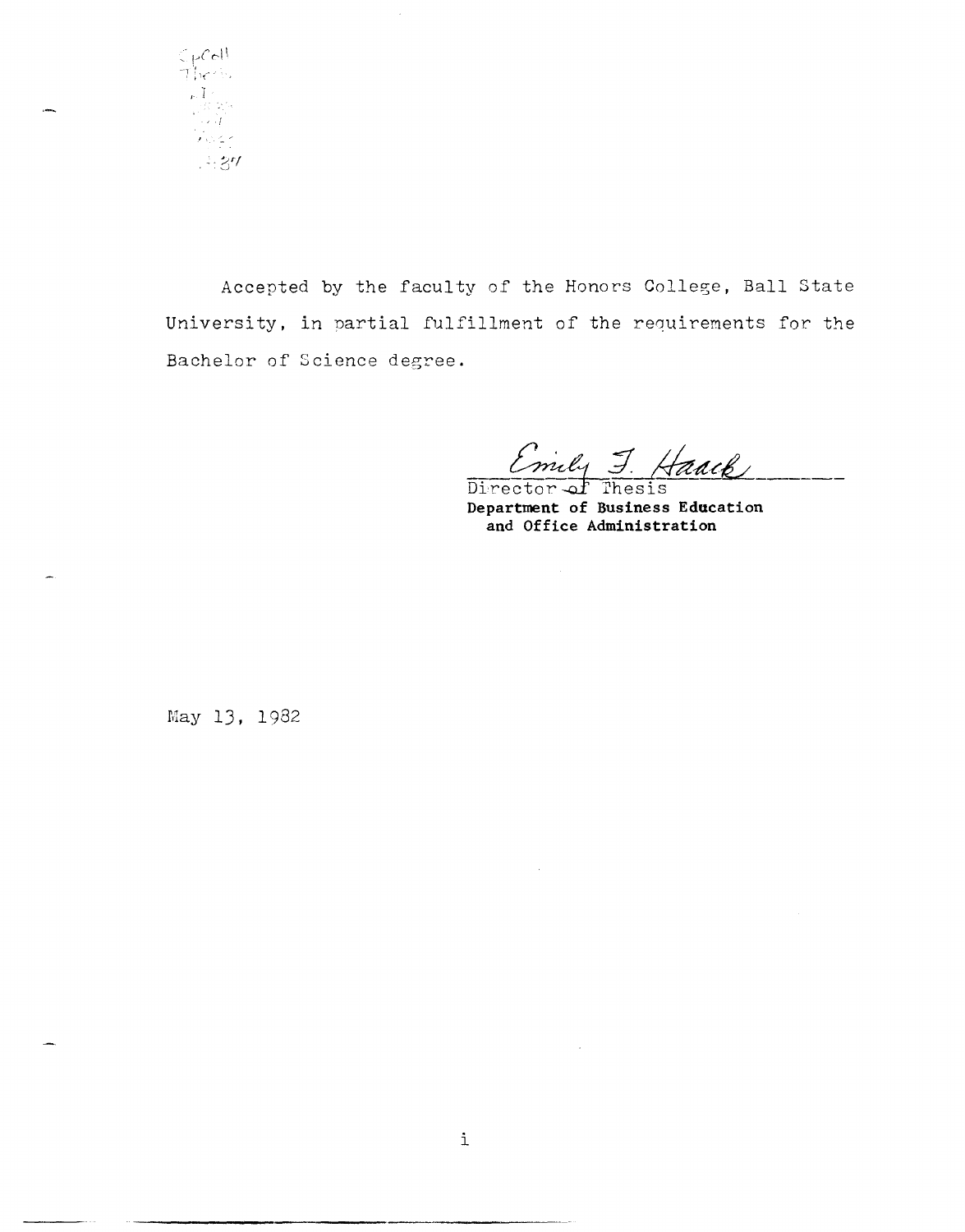# ORGANIZING YOUR LIFE THROUGH

#### TIME MANAGEMENT

- I. Introduction
- II. Identify Time Wasters<br>A. Visitors
	- A. Visitors<br>B. Telephone
		- Telephone Calls
	- c. Mail and Other Paperwork
	- D. Waiting Time<br>E. Shopping
	-
	- E. Shopping F. Meetings
- III. Set Goals
	- A. Wants Inventory
	- B. Life Goals
		- 1. Intellectual growth
		- 2. Family characteristics
		- 3. Physical well-being
	- C. Job Goals
		- 1. Promotional/achievement
		- 2. Resnect
		- 3. Effectiveness/Efficiency
	- IV. Plan Work
		- A. Planning Areas
		- B. Internal Prime Time
		- C. Douglass System<br>D. Time Log
		- D. Time Log<br>E. Task Clas
		- Task Classification
			- 1. Two-dimensional view of tasks to be completed
			- 2. Methodical approach for complex tasks
			- 3. Methodical approach for long-term tasks
	- V. Determine Priorities
		- Target Method
		- B. Timeline Technique
		- C. Daily Schedule
		- D. Equipment
		- E. Priorities Card
	- VI. Delegate Responsibilities<br>A. Managerial Responsibility<br>B. Delegate Choice
		-
		- Delegate Choice
- VII. Conclusion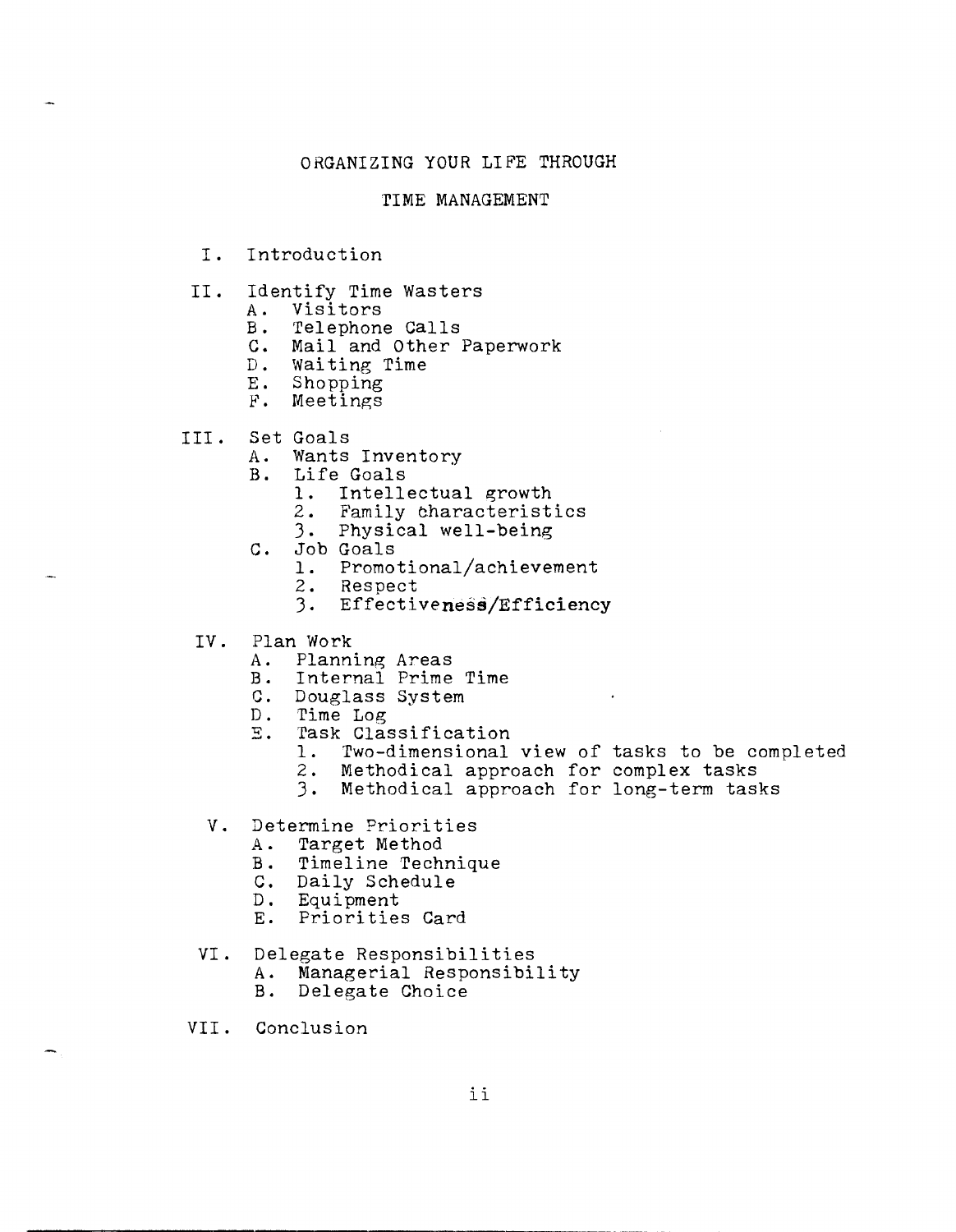#### ORGANIZING YOUR LIFE THROUGH

#### TIME MANAGEMENT

William Penn, founder of Pennsylvania: "Time is what we want most, but what alas we use worse."

Proverb: "Every scrap of a wise person's time is worth saving."

Ben Franklin: "Time is money."

rime is a strange thing. We all have the same amount of it, but our resulting usage is varied. Since we each have all the time there is, the crucial factor is how we use it. It is necessary to decide what really matters, ignore everything else, and do it right the first time.

Time management is a very personal matter. Most people absorb all of the hints they hear and pick and choose whatever fits their situation. This technique of learning is named the gimmick approach. An alternative is the systematic approach. Persons develop effective work habits, learn how to say "no," and learn not to regret failures. This systematic technique is aimed at the root of the problem rather than the surface. All suggestions should be considered and modified, if necessary, to develop new ideas which apply in a particular situation.

After learning the basics of time management, a person should add his own touches using order, balance, contrast, unity, and/or harmony. These five ingredients are related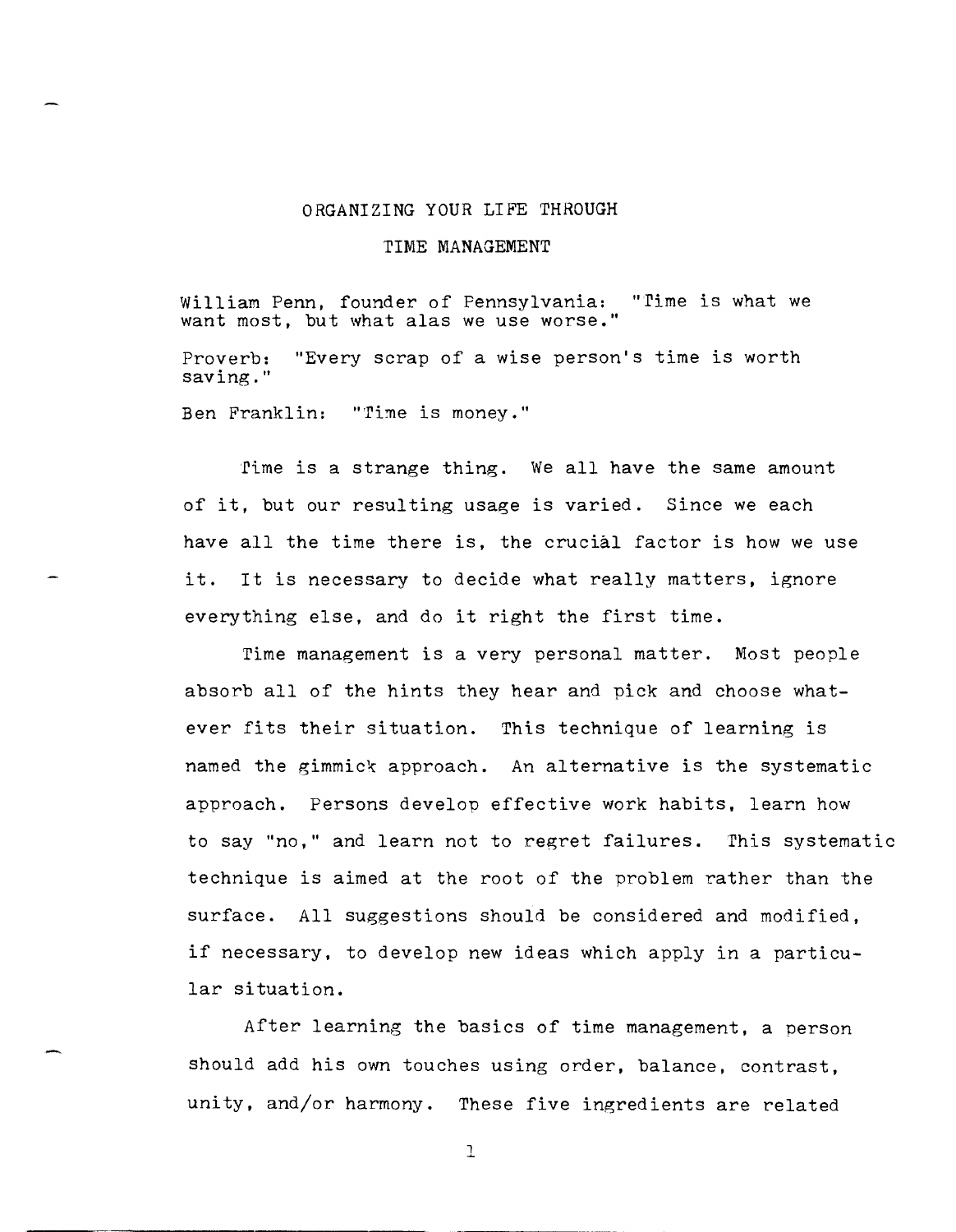to time management as follows:

Order: a discernible pattern of life; a connection of the past, present, and future

Balance: a sense of stability; recurring activities at regularly scheduled times

Contrast: spark; a mix of high-productivity time with relaxation

Unity: belongingness; actions which contribute to a whole

Harmony: similarities in ways time is invested; groups of related activities<sup>1</sup>

Even though a person has learned time management techniques and adopted his own style, his actions yet may be inconsistent with his objectives. Supervisors waste time each day because they do insignificant things right instead of doing the right things. They don't clarify their priorities and act decisively, and they do less important work when they could be working on vitally important tasks. Since nothing can be managed until time is managed, one must set goals and priorities and take action to insure that his most important goals are achieved. One doesn't have to work harder or longer, just smarter.

The first step is to identify time wasters. Then a person should classify tasks, set goals, plan work, determine priorities, and delegate responsibilities. Do it now!

 $2^{\degree}$ 

•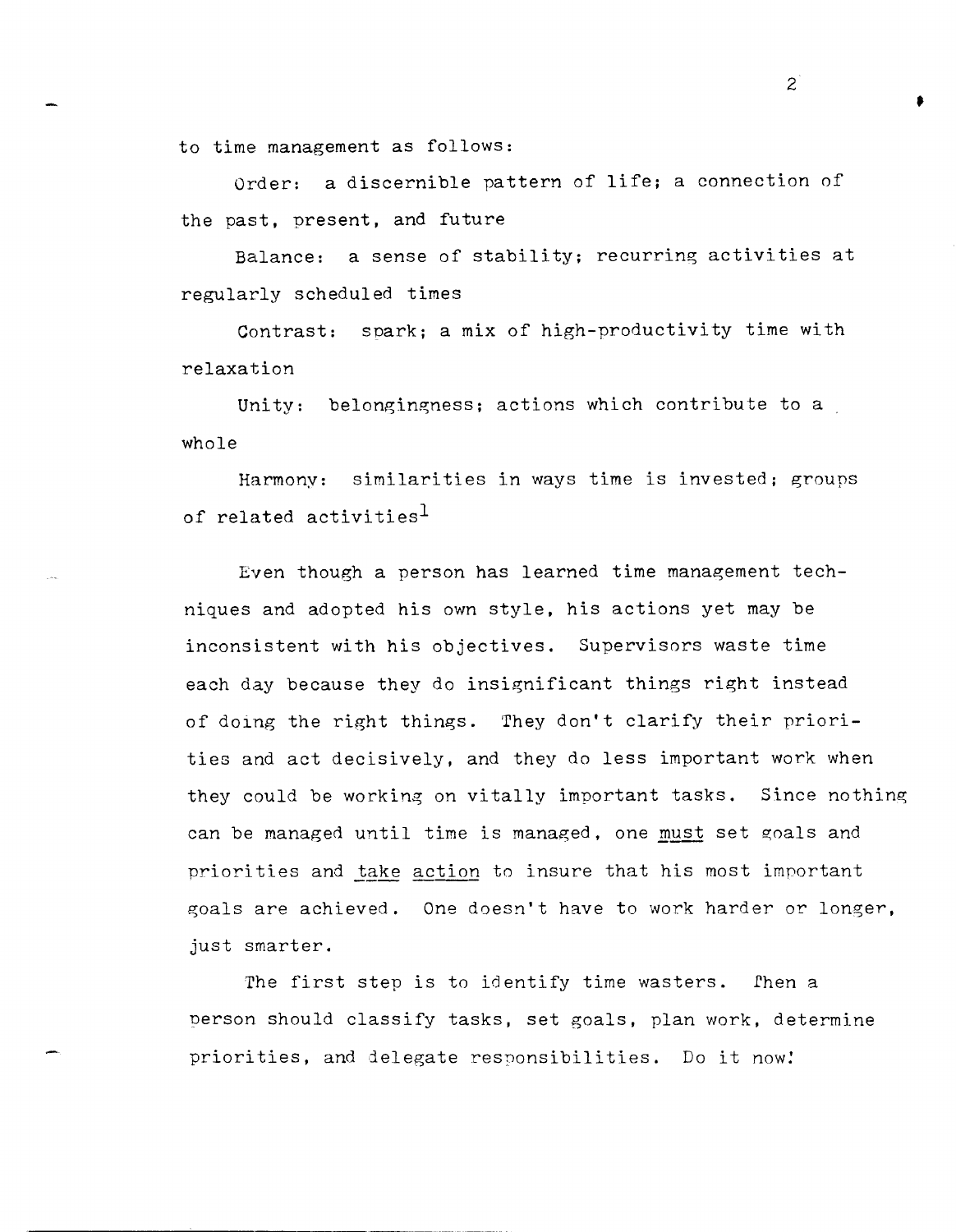#### **IDENTIFY TIME WASTERS**

rime is meant to be used effectively, not wasted. Routine events in a person's life may be necessary; but if they are handled improperly, no time will remain for the special events that occur sporadically. Visitors, telephone calls, mail and other paperwork, waiting time, shopping, and meetings are all essential parts of the active person's day. A person has two choices when one of these events occurs. He can either use the time effectively or he can let them rule his day. The basic idea behind effective time management is replacing the doing of something less important with something more important.

#### Visitors

Visitors are fine--but only if a person has time for them. rhe main problem seems to be that visitors tend to overstay their welcome. Since most people are too polite to physically remove an unwanted person from the office, the day's schedule can be ruined. There are other ways to rid oneself of a drop-in visitor and remain friends. One can suggest another meeting time or ask his secretary to schedule an appointment with the visitor. The visitor can also be prohibited from entering the office in the first place. The secretary can be instructed to schedule appointments with all drop-in visitors so that her employer will not be bothered. If the visitor's problem is relatively insignificant, perhaps a subordinate can handle it. A slightly more

J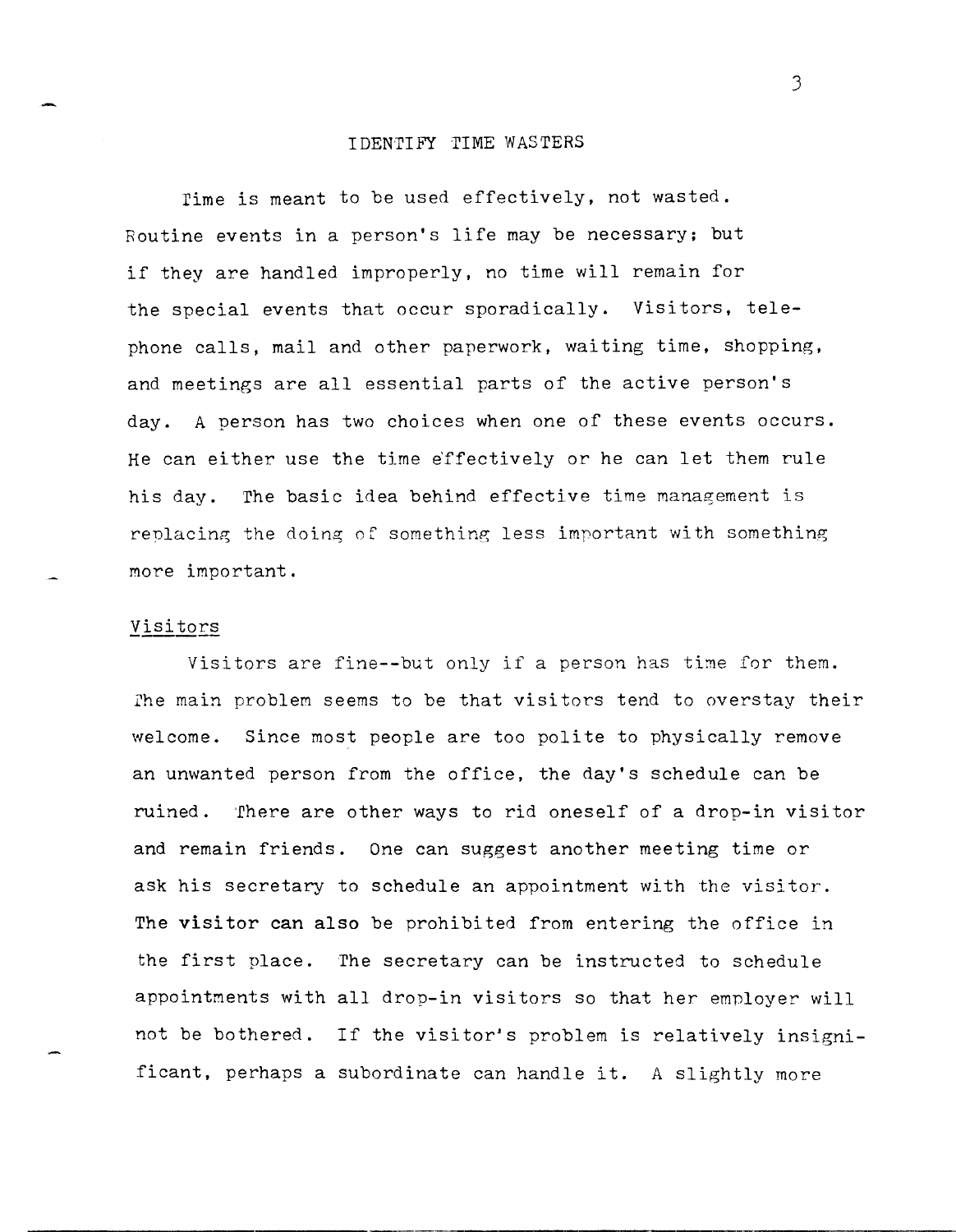abrupt method is to continue doing whatever it was he was doing at the time of the intrusion. When the intruder sees that he is interrupting, hopefully he will be considerate enough to initiate the departure. If the visitor is not considerate, however, he deserves harsher treatment--he should be told that he is intruding and should be asked to leave.<sup>2</sup>

#### Telephone Calls

 $\overline{\phantom{0}}$ 

-.

Both incoming and outgoing calls can be a problem. Outgoing calls should be assigned a special time during the day so that all of the calls can be made at once and not remain a source of concern during the remainder of the day. The calls should be as brief as possible. If the person being called cannot be reached, the Derson should be instructed to return the call. It is better to place the responsibility on the other person's shoulders so that one may go about his own work.

Incoming calls can also be controlled. The first step is to have someone screen all calls. If necessary, this person may be given a list of acceptable and not acceptable callers. The caller can be discouraged by telling him that his call will be returned later--and call him near the time he will be leaving his office. He can also be asked how long his call will last, then the busy executive can be prepared to spend a certain amount of time on that telephone call. Another useful method is to have someone announce loudly that one is needed in a conference

ķ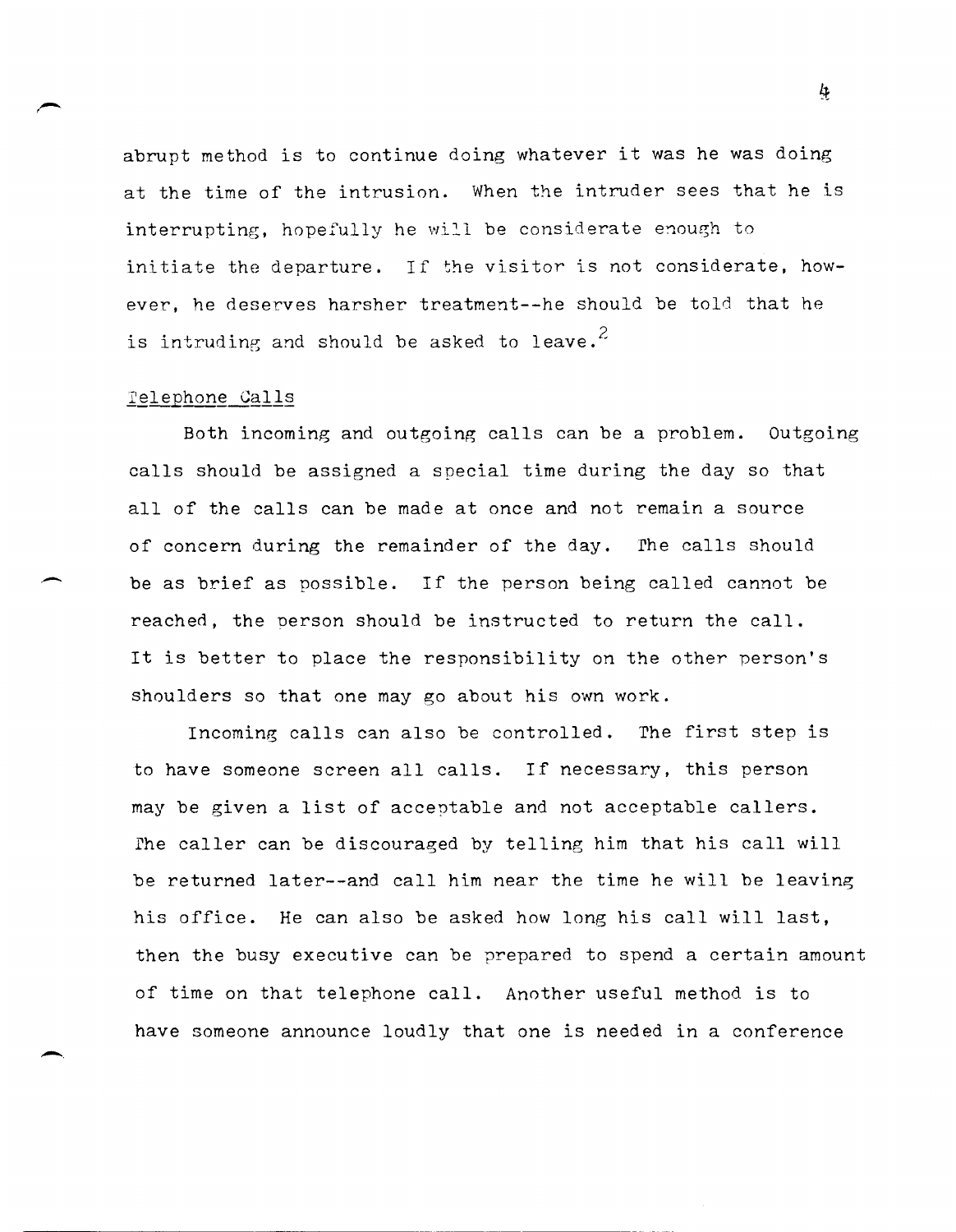Another method may be to eliminate all reading and do research when it is needed. With this method, one may sacrifice the knowledge of up-to-date material, however.

*Eo* help eliminate paner piles on one's desk, it is helpful to use a special paper, soecial place, and special time arrangement. This consists of having a particular location for the special papers that contribute to the person's most important areas of responsibility. Ehis location should be permanent, and the papers should always be in their place when they are not being worked on or used for discussions or meetings. A special time is needed to concentrate on recurring paperwork in order to make the best use of time and thus complete the project.<sup>5</sup>

#### **\_\_\_\_\_\_** Waitina **0 \_\_\_\_** Time **\_**

One of the biggest time wasters is the time spent waiting-waiting for the doctor, waiting at the bank, even waiting for the pot roast to get done. One should anticipate waiting times and be prepared to deal with them. Since most of a person's time spent waiting is uncontrollable, one should use this time to work on something that is important to him. The time should not be wasted by working on an insignificant task.

If one usually has to wait for a certain executive. he should telephone ahead to the executive's secretary to determine if the executive is on schedule. Ehe secretary can then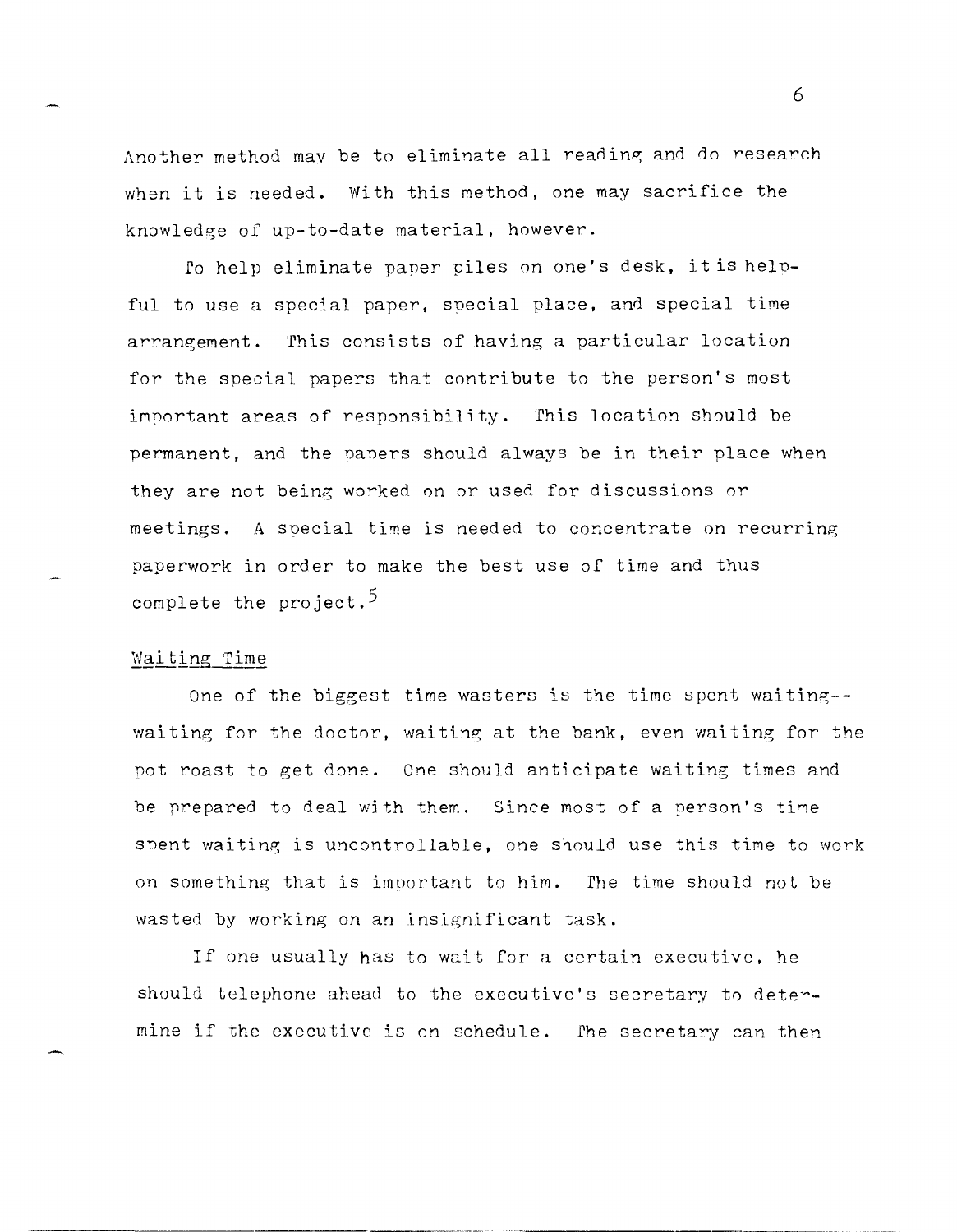call him when the executive is almost ready. If this is inconvenient, one may take portable work with him when waiting in the executive's office. If one is continuously kept waiting for the barber, doctor, or dentist, it would be wise to simply change to someone else. If this is not possible, one can simply call ahead to see if he is on schedule. fo aid in the fight against wasted time spent waiting, one should simply make it a habit to have some type of work with him.

#### Shopping

There are three basic tynes of shopping. The first is functional shopping for essentials. The best and, unfortunately, most expensive method of shopping for essentials, such as clothing and furniture, is to hire a professional shopper. They will research the items one wishes to nurchase and present him with the available alternatives. This is especially convenient for the busy executive/homemaker. Another convenience is to use stores that provide free delivery service for alterations or stores that pick up articles to be dry-cleaned.

The second type of shopping is for household items. One should group related items to speed shopping. A useful method is to make a list of the standard items needed each week, along with how much is used each week. One should place that amount on the standard weekly shopping list. One can add or subtract items as needed. Other tips for routine shopping include:

,----,----------,,----------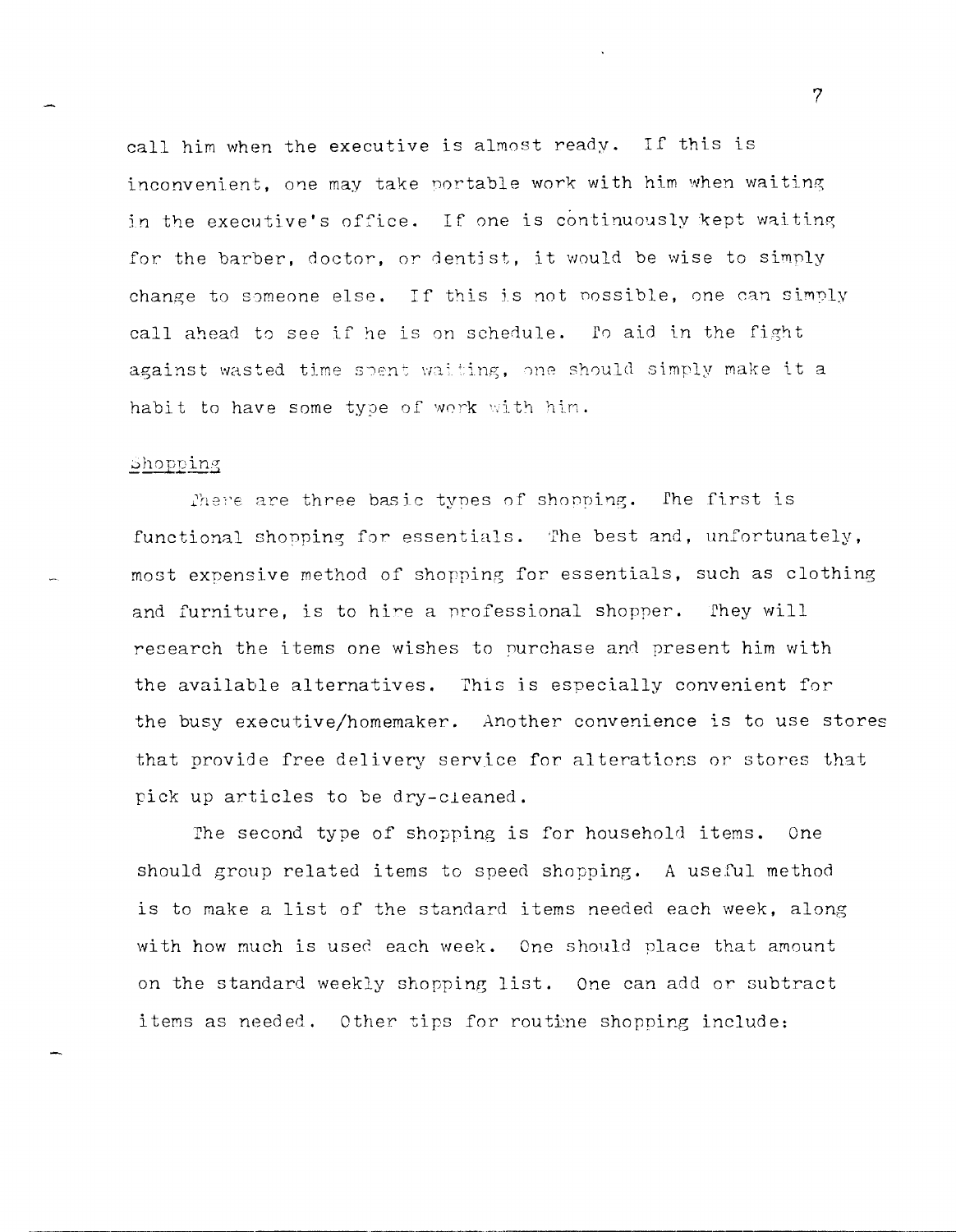Shop during the week since weekends tend to be very  $1.$ busy.

Do Christmas shopping throughout the year.  $2.$ 

Never shop without a list or when hungry.  $3.$ 

Shopping for special items, such as light bulbs, heating pads, and tablecloths, can be unproductive unless one sheet of paper is specially designated for a list of these items. When a special need occurs, one can simply write it on the list. One should keep this list with him at all times. Once a week, for 15 minutes, review the sheet and group the items by the stores at which they can be purchased.<sup>6</sup>

#### Meetings

A person has certain rights concerning meetings. They include the right to know the meeting's objective in advance, what each participant is expected to contribute, that the meeting will start promptly, and that the meeting will be effectively and efficiently conducted. One does not have to attend every meeting personally. Meetings can be categorized using the star method:

\*ask to have the minutes sent

\*\* send another person

\*\*\*attend in person

A person should ask himself: Is this meeting necessary? Would I be attending only because I like meetings (not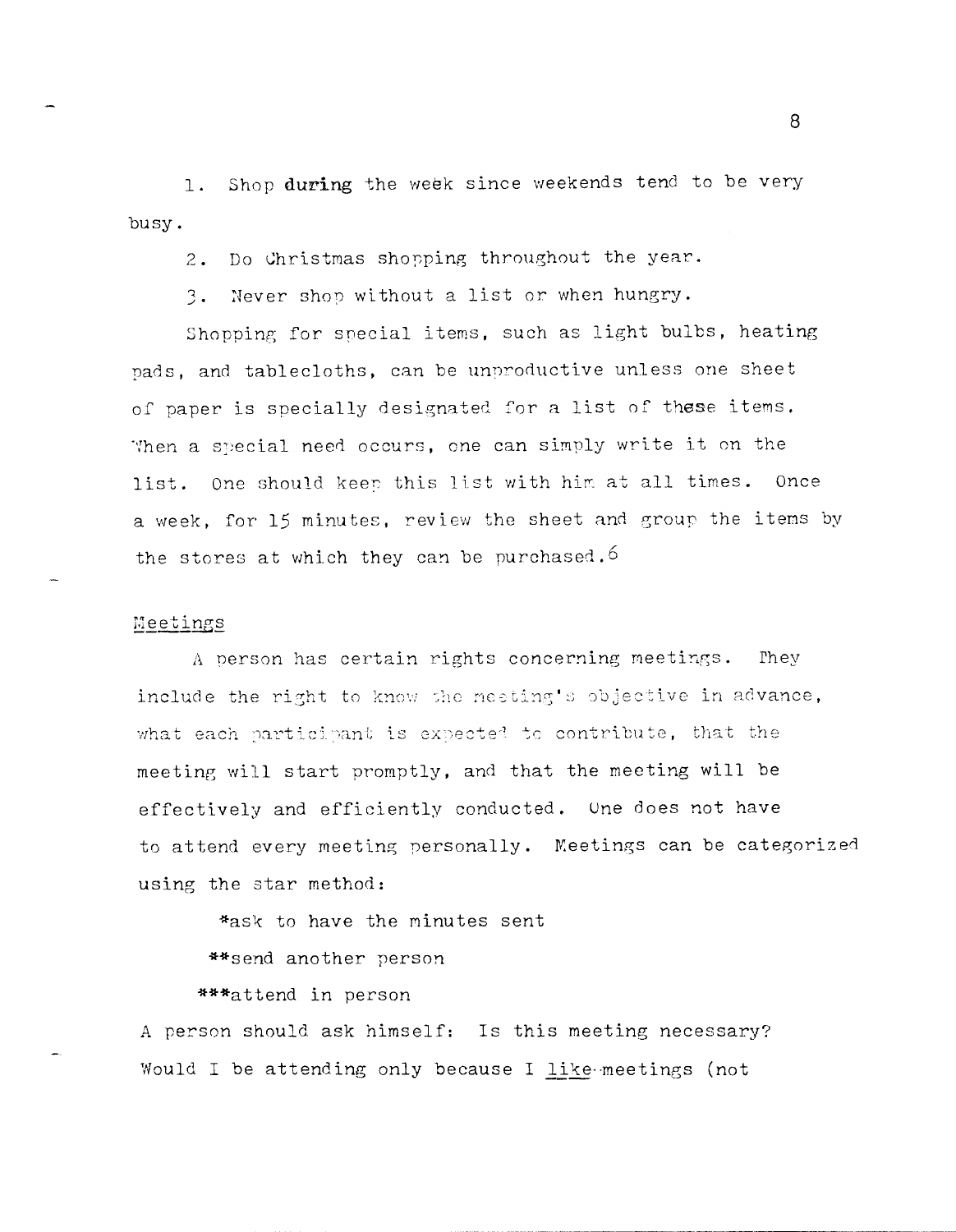necessarily the subject matter)? Can I delegate the meeting? Has the original need for the meeting changed? These questions should help one decide in which category a meeting falls.

After a meeting, the person who presided should ask himself: How much could have been handled with a memorandum? Was I talking to the whole group? How much was problem solving, and how much was waste? Did the participants come prepared?<sup>7</sup> These questions should help him see where the improvements should be made for the next meeting.

# SET GOALS

,-------- \_.-.- ------\_ ..

Goals are necessary because no work can be planned without goals. One must have both daily and lifetime goals. Both types should be written to insure that one doesn't lose sight of his goals. It also makes one's commitment more solid. The goals, short term or long term, should be challenging but attainable. A person needs to push himself and grow; therefore, goals that are too easy have no purpose. Goals should be specific. It is much easier to attain a goal of studying  $4$  hours a night than a goal of attaining a 4.0 grade point average. One should be sure that all of his goals are compatible. Achieving one goal which prevents the attainment of another is self-defeating.

*q*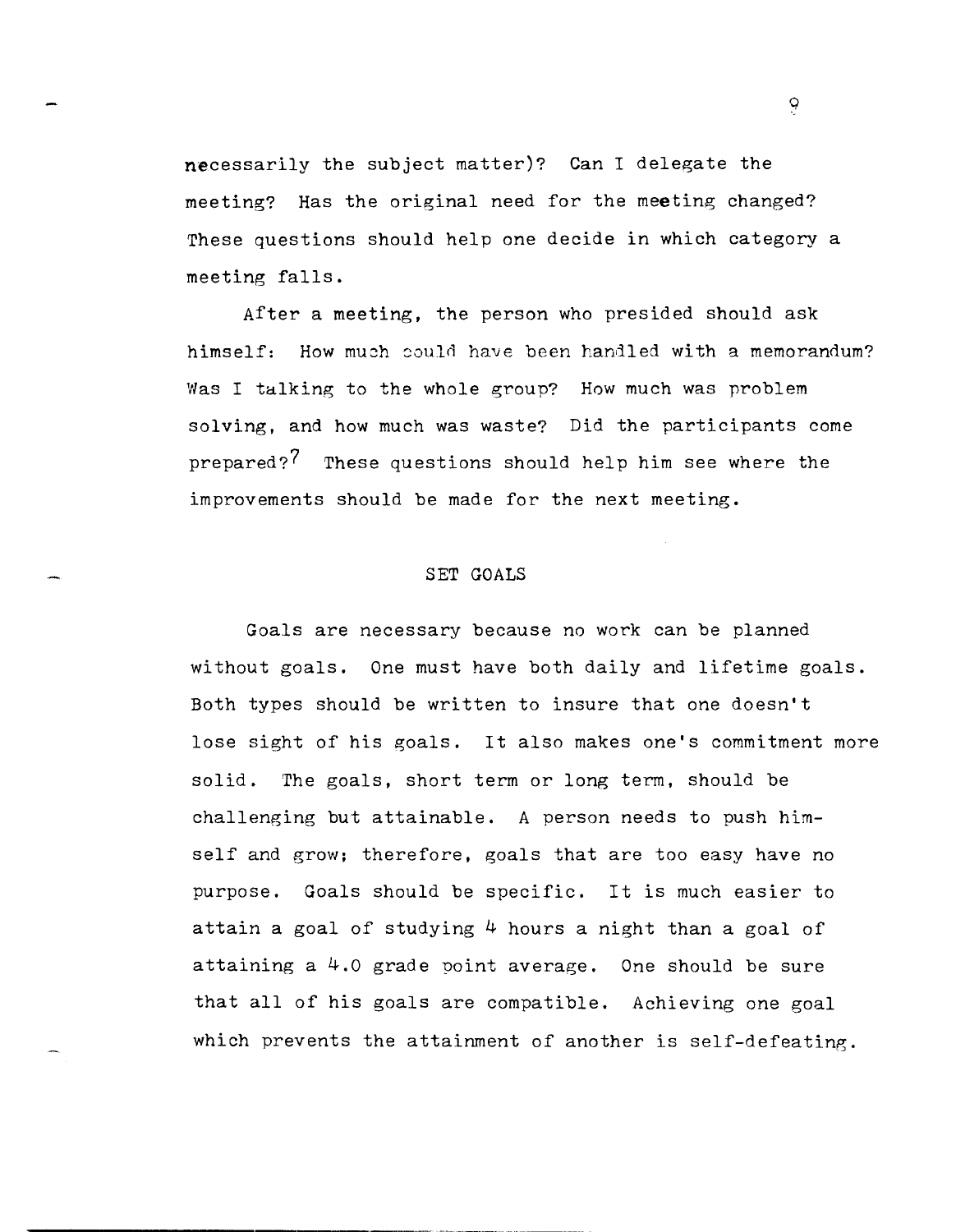For example, one may have a goal of losing weight while also having a goal of trying three types of new desserts each month. Goals also need to be updated frequently to accommodate changes because a person's situation, personal and employment, is altered often.  $8$ 

A "wants inventory" is very useful in helping people realize what they really desire in life. This method uses what a person doesn't want to help him see what he does want. One should make two columns:

| What I Want More Of | What I Want Less of |
|---------------------|---------------------|
| $1$ .               | $\mathbf 1$         |
| $\mathbf 2$ .       | $\mathbf 2$ .       |
| 3.                  | 3.                  |
| 4.                  | 4.                  |
| 5.                  | 5.                  |
| 6.                  | $\epsilon$ .        |
| 7.                  | 7.                  |
| $\bf 8$ .           | $\bf 8$ .           |
| 9.                  | 9.                  |
| 10.                 | 10.                 |
| 11.                 | 11.                 |
| 12.                 | 12.                 |
| 13.                 | 13.                 |
| $14$ .              | 14.                 |
| 15.                 | 15.                 |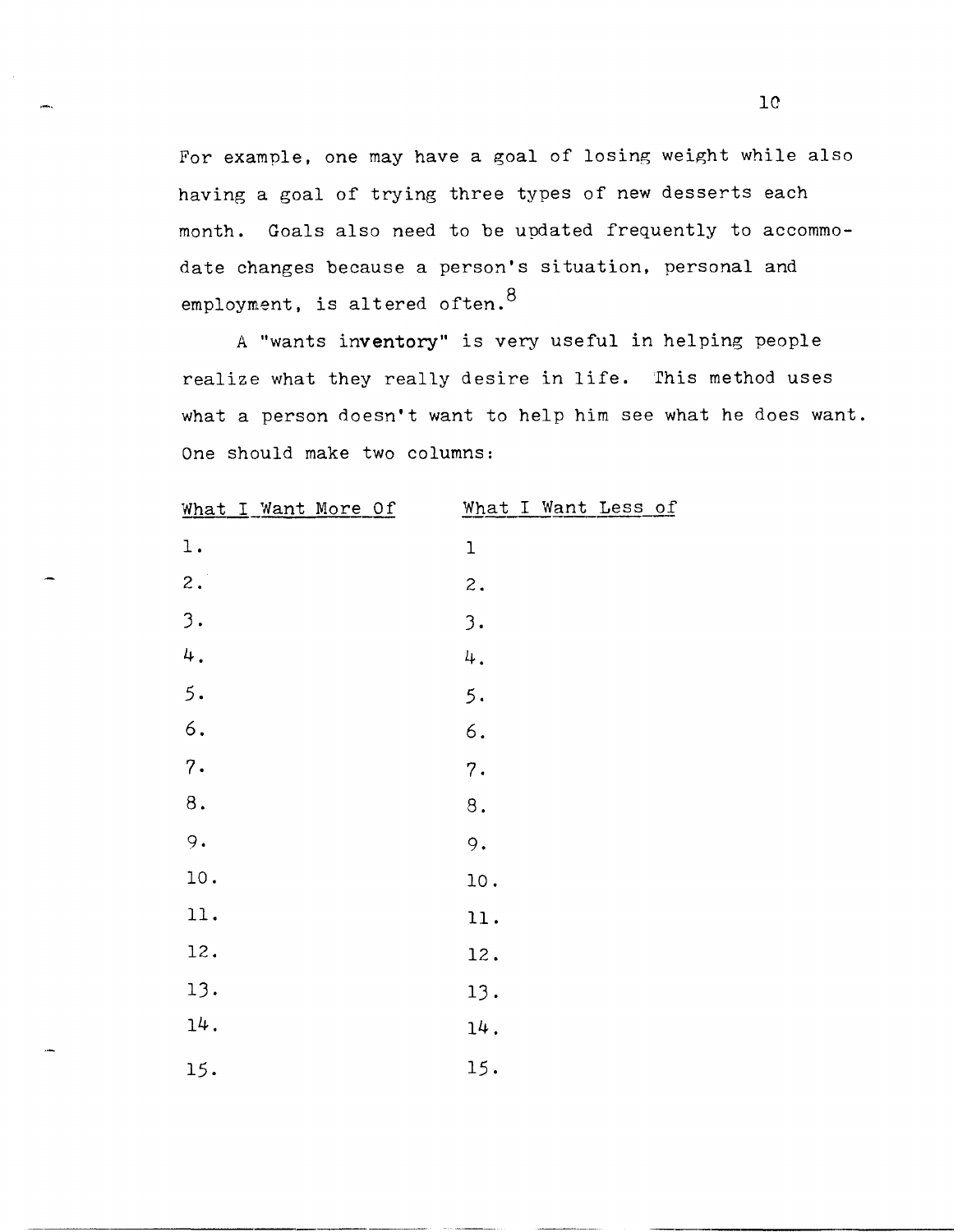'Then a person should list 15 items under each column and circle the items on each list about which he feels the strongest.<sup>9</sup> He should make a new inventory each week without referring to previous lists. One should compare the lists each week to discover which items occur most often. With these ideas in mind, goal setting should be easy.

Other helpful lists include:

# What I Most Want to Accomplish in my Lifetime and

#### What I Want my Long-Term Lifestyle to Be.

These lists should be reviewed and rewritten periodically.

A person has two types of goals. 'fhe first is life, or personal, goals. They may be categorized into intellectual growth. family characteristics, and physical well-being. Goals relating to intellectual growth may be both short term and long term. Short-term goals are those one wishes to accomplish in less than six months, and long-term goals should be reached in more than six months.

If a person is encountering difficulty in deciding his goals concerning intellectual growth, it may be of help to start the list with:

- 1. read 6 books each month
- 2. subscribe to 3 new periodicals
- 3. attend 2 theatre productions each month
- 4. do crossword puzzles each evening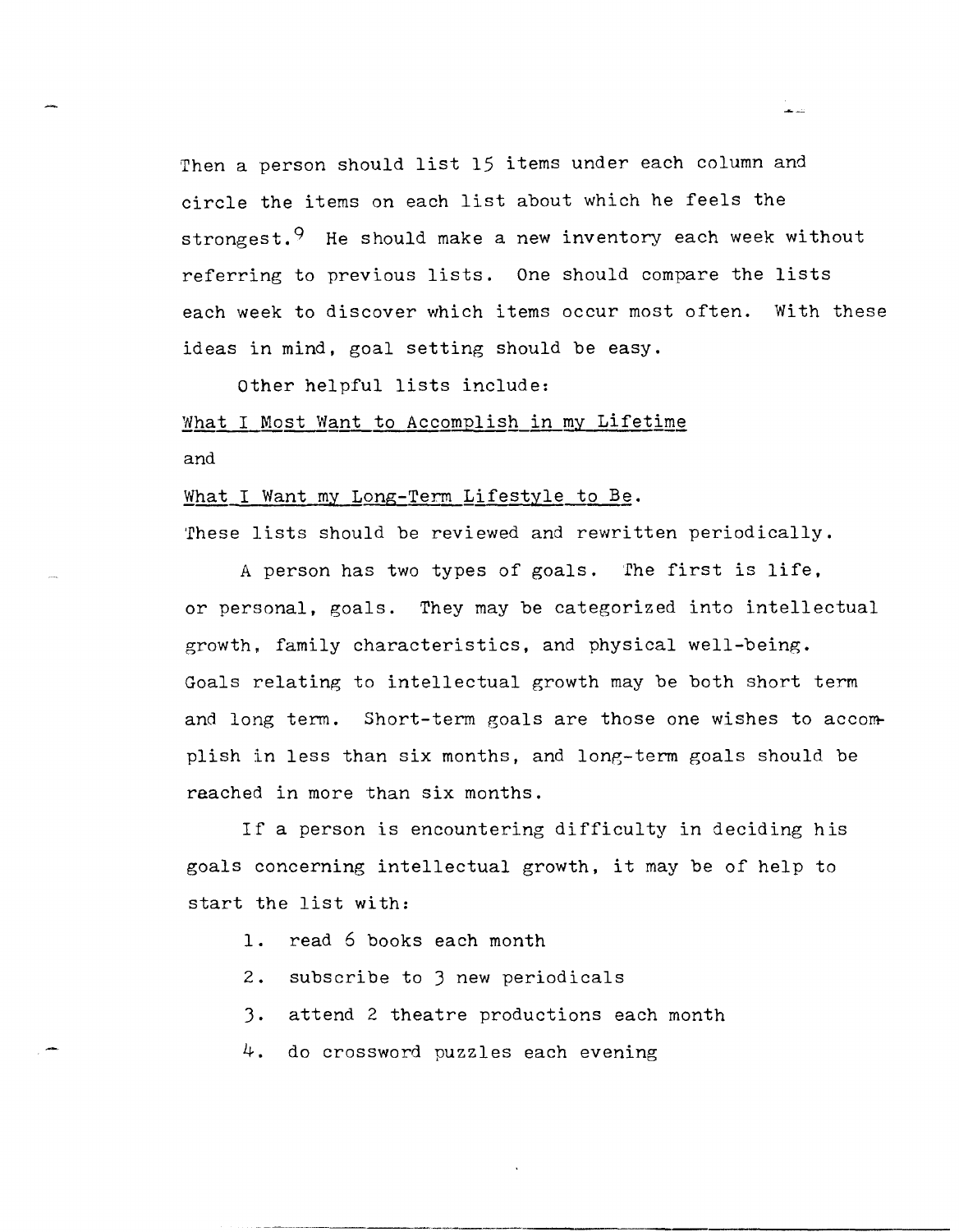These types of activities are only the beginning of a list of possible mind-expanding ideas. If one is having trouble thinking of ideas, he should think about where he wants to be in 6 months. From that point, he can decide on the best way to get there.

Long-term intellectual growth goals can be decided on by asking oneself where one wants to be in one or two years. These goals must be compatible with the short-term goals. If he knows what he wants, one should have no problem linking these goals together.

Family goals are closer to the heart, and they should be discussed with one's spouse. Most are long-term, such as family size, home location, and family appearance. These goals usually take more than 6 months to accomplish; however, the time to get started on them is now. One should choose his target home, for example, and decide how much money he will need to buy it. He must search for every possible tactic that will bring him closer to his long-term goal. These tactics are his short-term goals.

 $P$ hysical well-being starts with many short-term goals, such as 100 jumping jacks, a I-mile-per-day jog, or losing one pound every two weeks. 'These goals will keep one headed straight for his long-term goals, such as lifting 200 pounds, running a 16-mile marathon, or losing at least 50 pounds this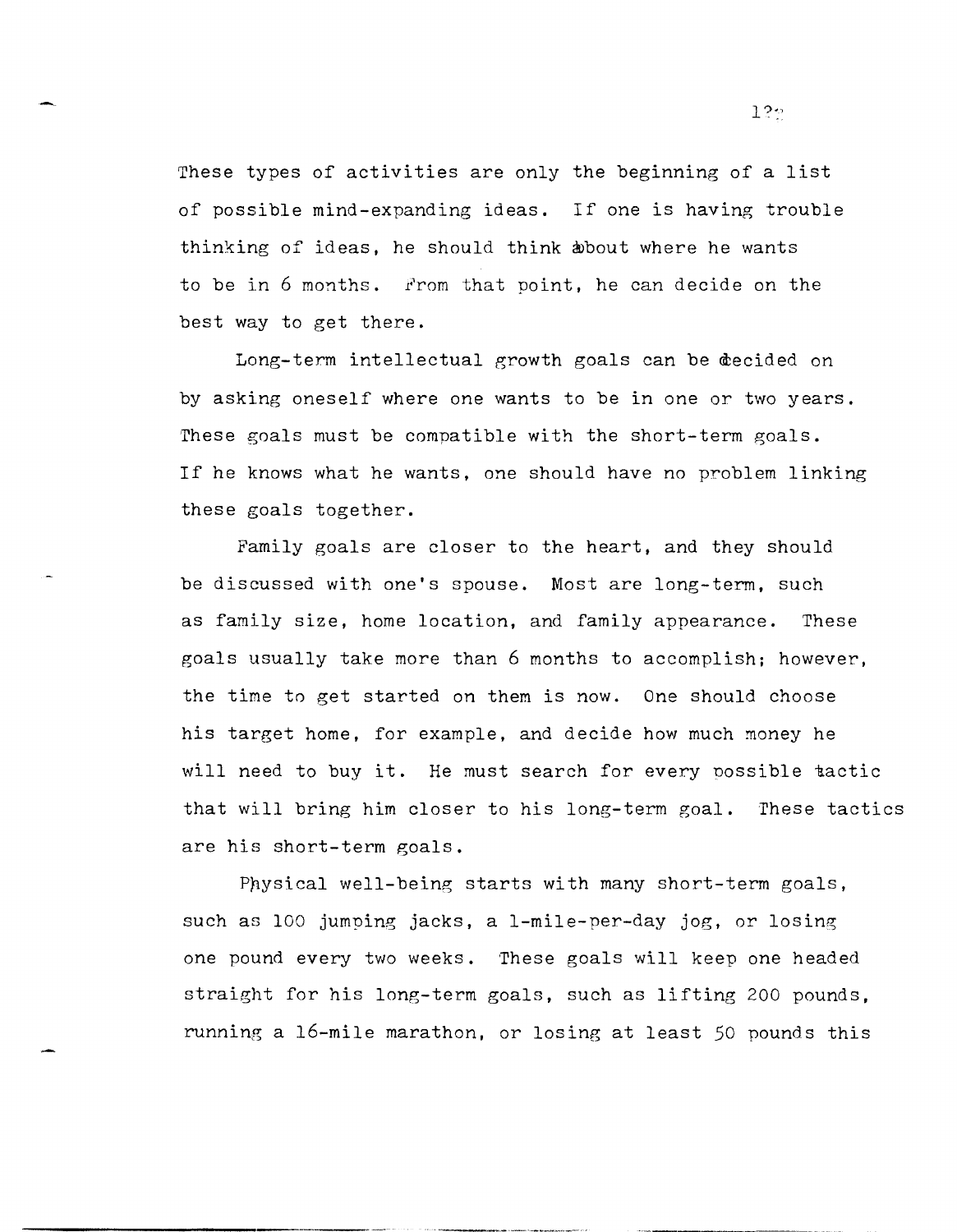year. In this case, the short-term goals need to be especially realistic since doing too much may set one back more than one week in his efforts.

Job goals include promotions/achievement, respect, and effectiveness/efficiency. Perhaps one has a goal of a particular job title in five years. He should discover how the present jobholder earned the job and set his short-term goals accordingly. If one has problems deciding on long-term goals, he should imagine that he is being interviewed on his looth birthday, and he is asked for his most important accomplishments. Whatever he would like to be able to say should be considered, and the means to attain these accomplishments. Whatever he would like to be able to say should be considered, and the means to attain these accomplishments should be ascertained. Perhaps he wishes to be working at another company. He should be working on ways to get his name known in that company, as well as what qualifications are needed to enter the company. If a certain salary figure is desired, he should discover how high in the ranks he will have to reach. Then he can strive for the top in his everyday work. Awards and professional organizations may be on his list, so he should research these areas and do everything needed to achieve them.

----""---"---------

 $\mathbf{3}$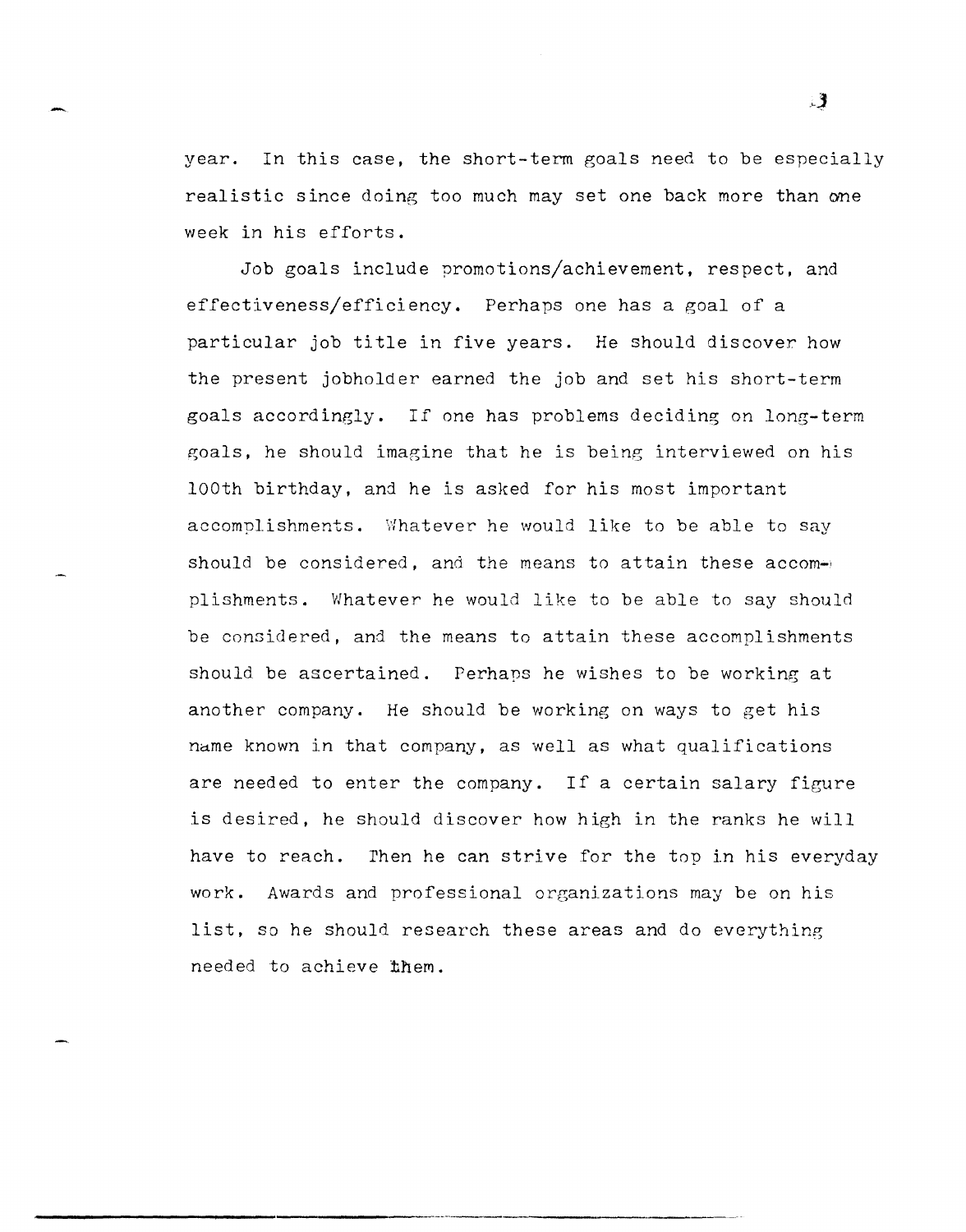Respect is harder to gain, but it is very rewarding when finally received. Respect in itself is a long-term goal, so one should spend time deciding what ingredients go into the making of a respected person. Since one of the most important requirements is that one must respect others in order to be respected, goals related to liking and getting along with others should be set.

Efficiency and effectiveness can be aided with the use of a "What-I-Want-To-Happen" Memo. The memo can relate to a meeting, project, or any other upcoming event. Besides listing the facts and needed short-term goals, the memo relaxes the writer. When goals are written, one can simply glance at the paper and' feel confident that the nroject is organized. One can also watch for actions and/or tasks that diminish effectiveness and efficiency and work on perfecting the comnletion of these tasks. One should be watching oneself, as well as others.

#### PLAN WORK

Most projects would never be completed if planning was not a component. Planning is vital, but managers tend to place the process in the back of their minds. Schwartz and MacKenzie have stated that managers hate to plan because planning takes time. Also, they never seem to have

 $\mathbf{L}$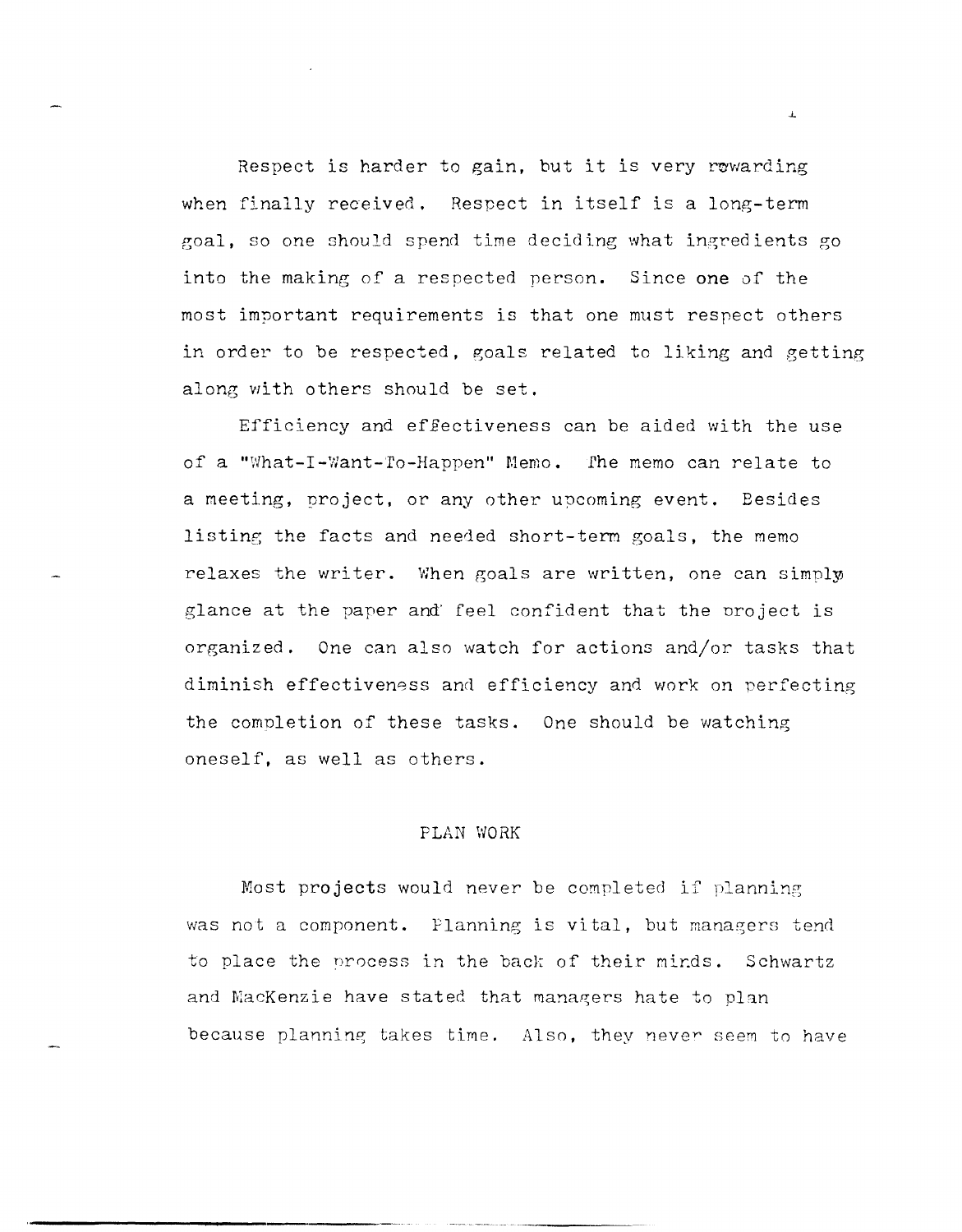time to plan their department's use of time. Managers tend to respond to urgent tasks, not necessarily important tasks.  $10$ Since departmental control and economical use of resources depend on good planning, executives and managers need to view planning in a positive light. The formulation of a course of action, the methods to be used, and the results that are expected may be time consuming, but the methods must not be forgotten in the flurry of activity.

The nature of the situation determines the formality and details which should be included in the plans. Shortterm plans need to be concise but flexible, while long-term plans should be brief statements of goals. To aid in planning, a person should be sure to include the following points:

What--objective Where--most efficient workplace When--time estimate for completion How--methods, procedures, strategies Who--specific authority and the extent of his control<sup>11</sup>

Employees often question plans which are made by executives. To help satisfy employees, one should keep these points in mind:

a. consider the goals and capabilities of the department

b. supply specific numbers and facts

c. provide progress reports and a follow-up study  $12$ 

.1.5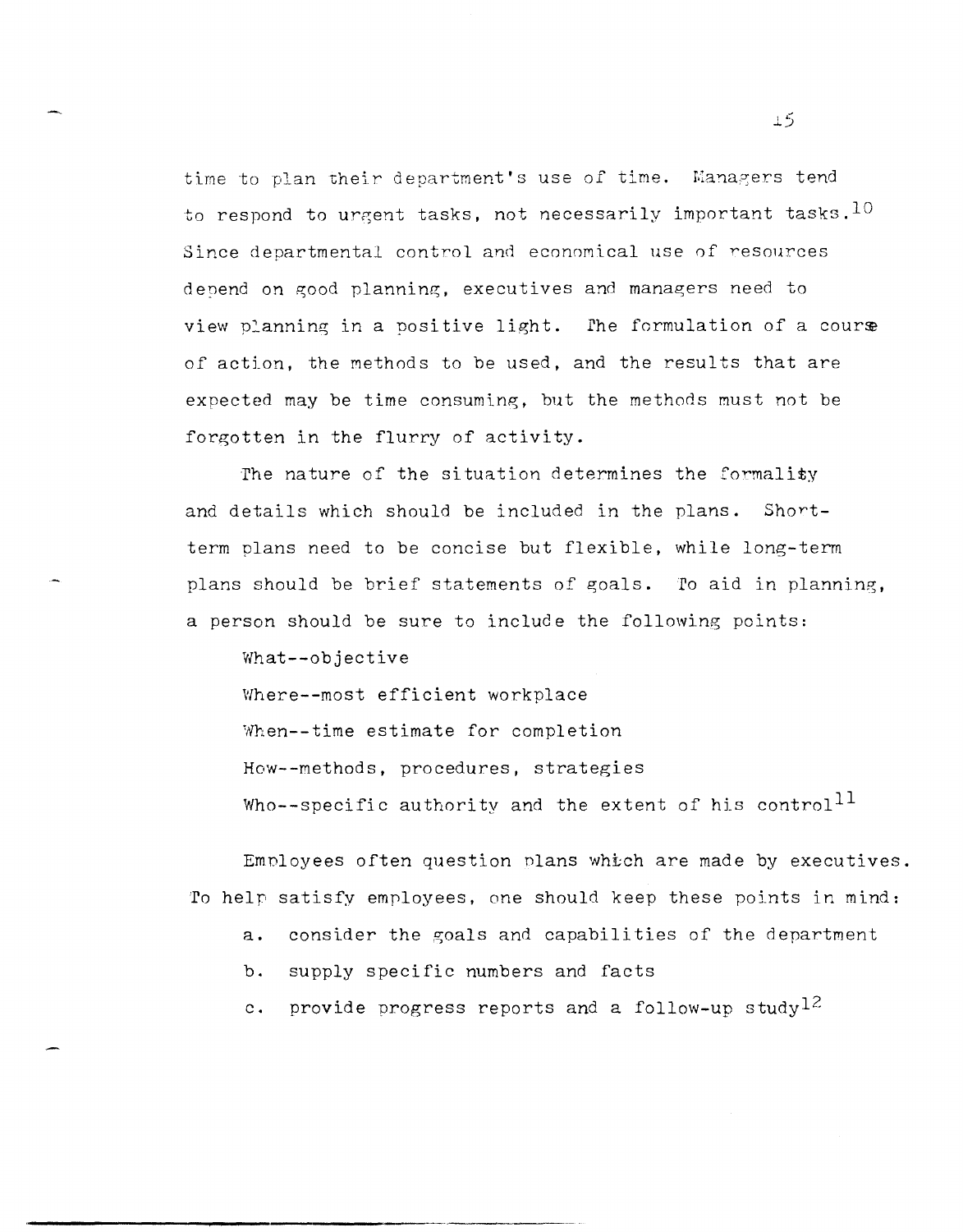rhe utilization of these three ideas should aid in creating and maintaining good employee relations and morale in the firm.

#### Planning Areas

Naturally, some planning is needed for all tasks. The most important jobs, however, are ones needing the most precise and complete plans. These planning areas are:

1. frequently recurring or critical jobs, such as plant shutdowns or power failures

- 2. equipment and material use
- J. employee management
- **4.** productivity and quality
- 5. cost reduction
- 6. utility conservation
- **7.** schedulinglJ

Executives and managers must devote a sufficient amount of time to the planning of these seven major areas in order to be productive persons.

#### Internal Prime Time

According to Alan Lakein, each person has a certain time during the day when his energy is at a peak.  $14$  This particular time, the internal prime time, can be determined by keeping a record of one's feelings and activities during a typical week.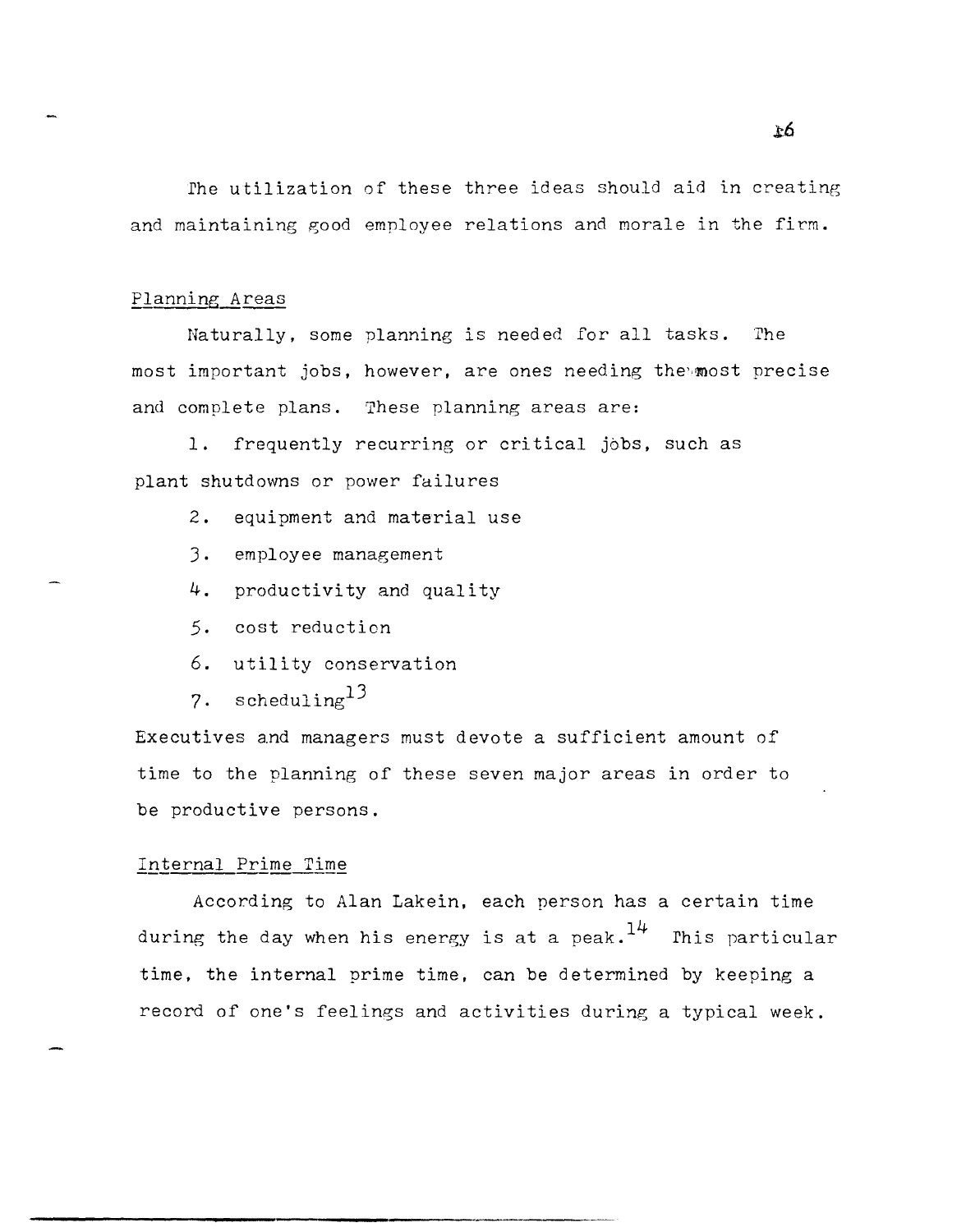From this log, one can readily ascertain at what time of day he has the most energy. Using this information, one can schedule his most strenuous work for his internal prime time.

#### Douglass System

Merrill Douglass feels that planning must **become** a habit in order to be effective. Fifteen minutes per day should be spent on planning activities for that day, in addition to 30 extra minutes per week to plan long-term projects. When planning has been used for 3 to 6 weeks, it has become a habit, according to Douglass. Douglass also suggests that one write the objectives for the next week on a weekly plan sheet. Whenever one thinks of another item, he can simply add it to the list.<sup>15</sup>

#### 'rime Log

A time log, or audit, is kept by an executive. It is a written account of how time is spent, and the facts should be entered while they are occurring. The suggested format for the log is as follows: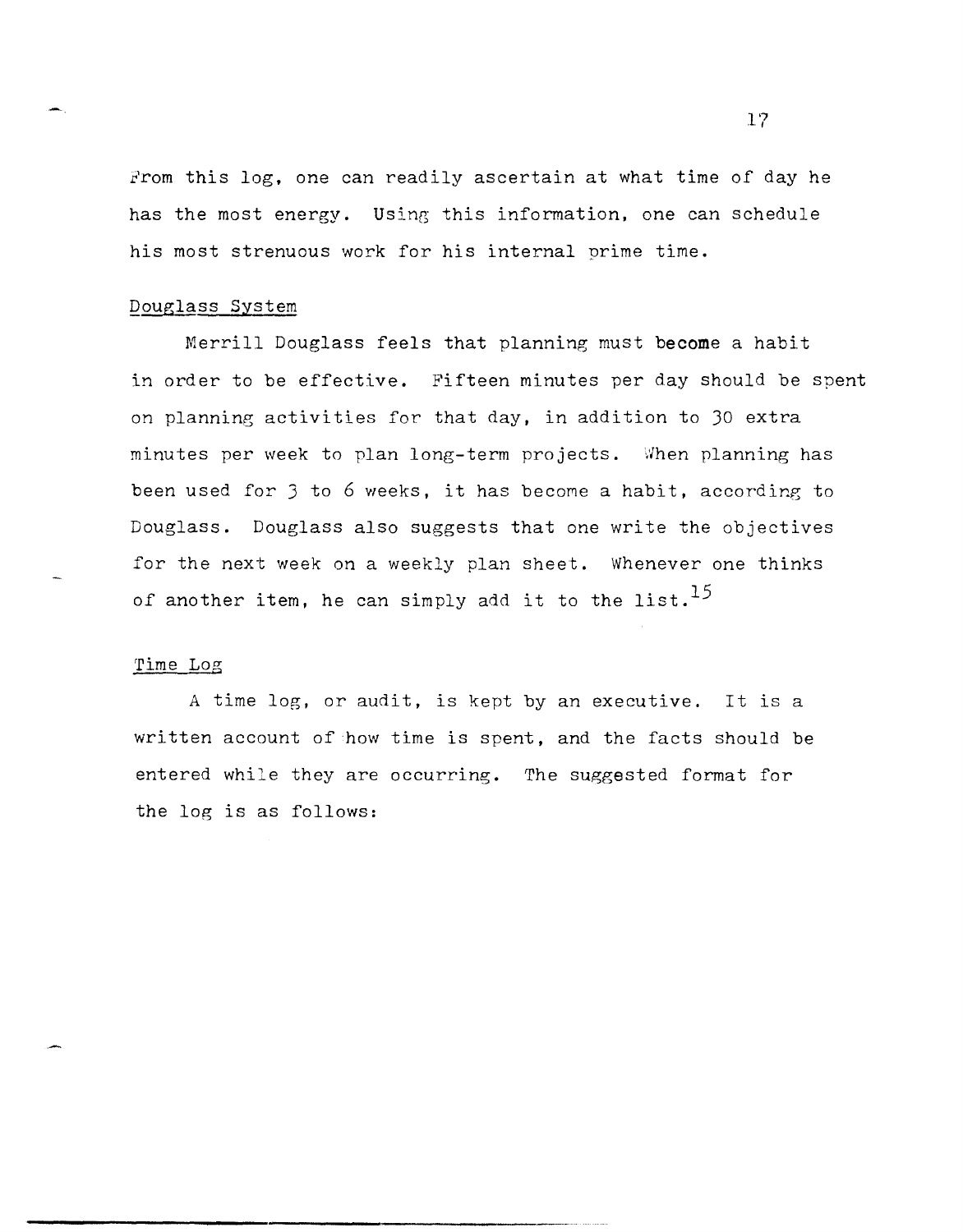# DAILY LOG

| Name:                                   | Date: |                            |  |  |         |  |  |  |
|-----------------------------------------|-------|----------------------------|--|--|---------|--|--|--|
| Department:                             |       | Day: (circle one) M T W TH |  |  |         |  |  |  |
| $D_{0}a^1 + i a_{0}a_{1} + i + 1 a_{2}$ |       |                            |  |  | $F-S-S$ |  |  |  |

Position or title:

| TIME<br><b>LOG</b> | Time of $ a.$ Off. $ a.$ Int. b. Ph. or<br>Activity b. Oth. c. Con. d. Wr. Subject | e. An. | Involved | of<br>$ $ Acti-<br>vity | Starting Location Type of Action Individual Purpose Termination<br>Time of<br>Activity |
|--------------------|------------------------------------------------------------------------------------|--------|----------|-------------------------|----------------------------------------------------------------------------------------|
|                    |                                                                                    |        |          |                         |                                                                                        |
|                    |                                                                                    |        |          |                         |                                                                                        |
|                    |                                                                                    |        |          |                         |                                                                                        |
|                    |                                                                                    |        |          |                         |                                                                                        |
|                    |                                                                                    |        |          |                         |                                                                                        |
|                    |                                                                                    |        |          |                         |                                                                                        |

 $\overline{CODE}$ : "Location" column:

- a. Off.--office b. Oth.--other
- 

"Type of Action" column:

- a. Int.--interruption
- 
- b. Ph.--phone<br>c. Con.--conference
- d. Wr. -- write
- e. An.--analyze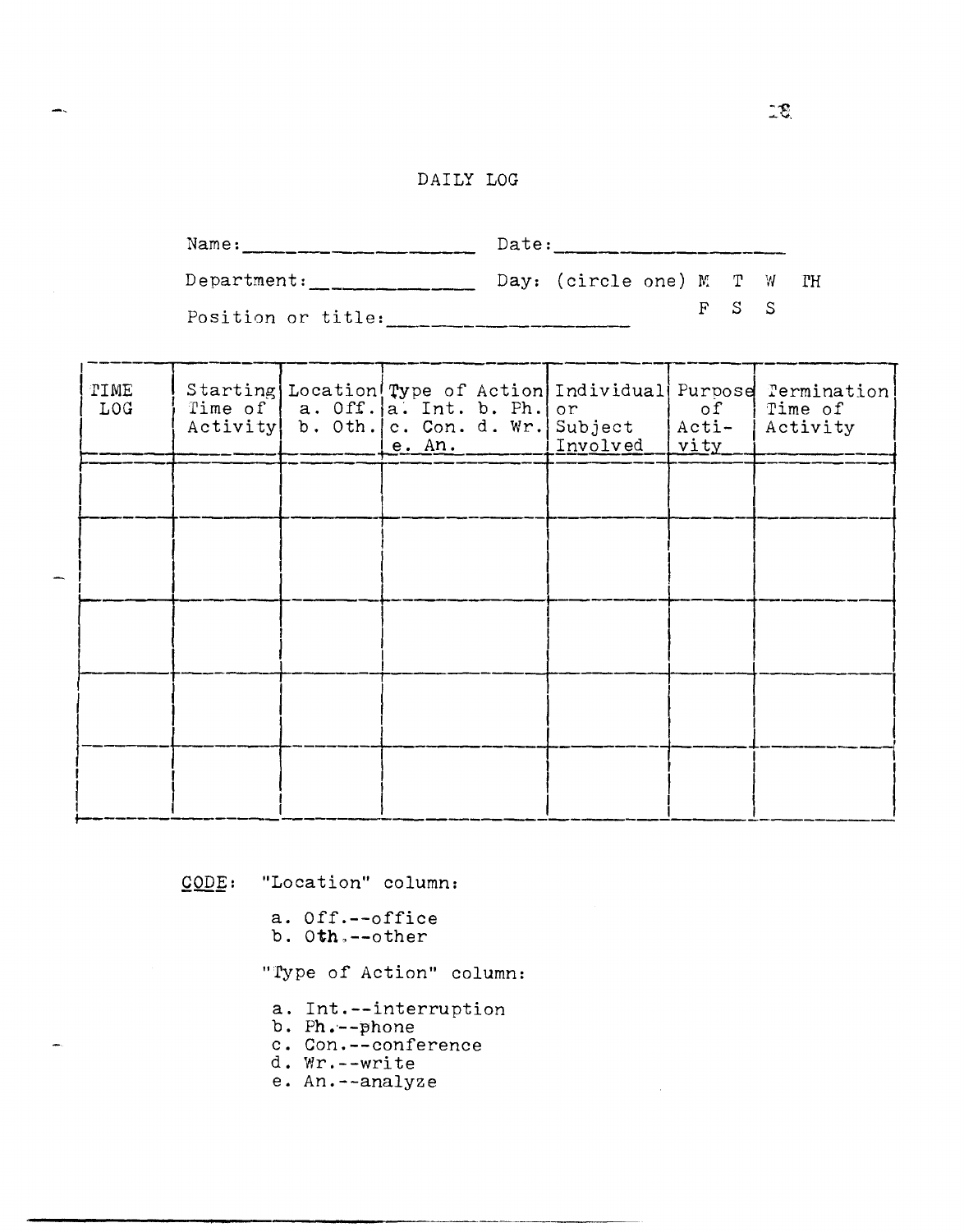INSTRUCTIONS:

Each day review each sheet. Analyze each activity as:

- A. Productive time, profit related
- B. Nonproductive time, not avoidable
- C. Nonproductive time, avoidable. Should be eliminated.<sup>16</sup>

One should also consider whether the interruptions are initiated by oneself or someone else. To analyze the time, determine the flow of activities and divide into creative, preparatory, productive, and overhead.

Creative--planning future activities Preparatory--setting up activities Productive--doing the job Overhead--corresponding and writing reports

These categories can help one see where his time is being spent.<sup>17</sup>

#### Task Classification

-------- ~-----------~~-

Managers and executives prefer concrete, simple tasks, rather than ambiguous assignments. 'fasks may be classified by:

a. degree of difficulty (simple or complex)

b. duration of effort (short term or long term)

The two-dimensional view of tasks to be completed can be illustrated by this diagram: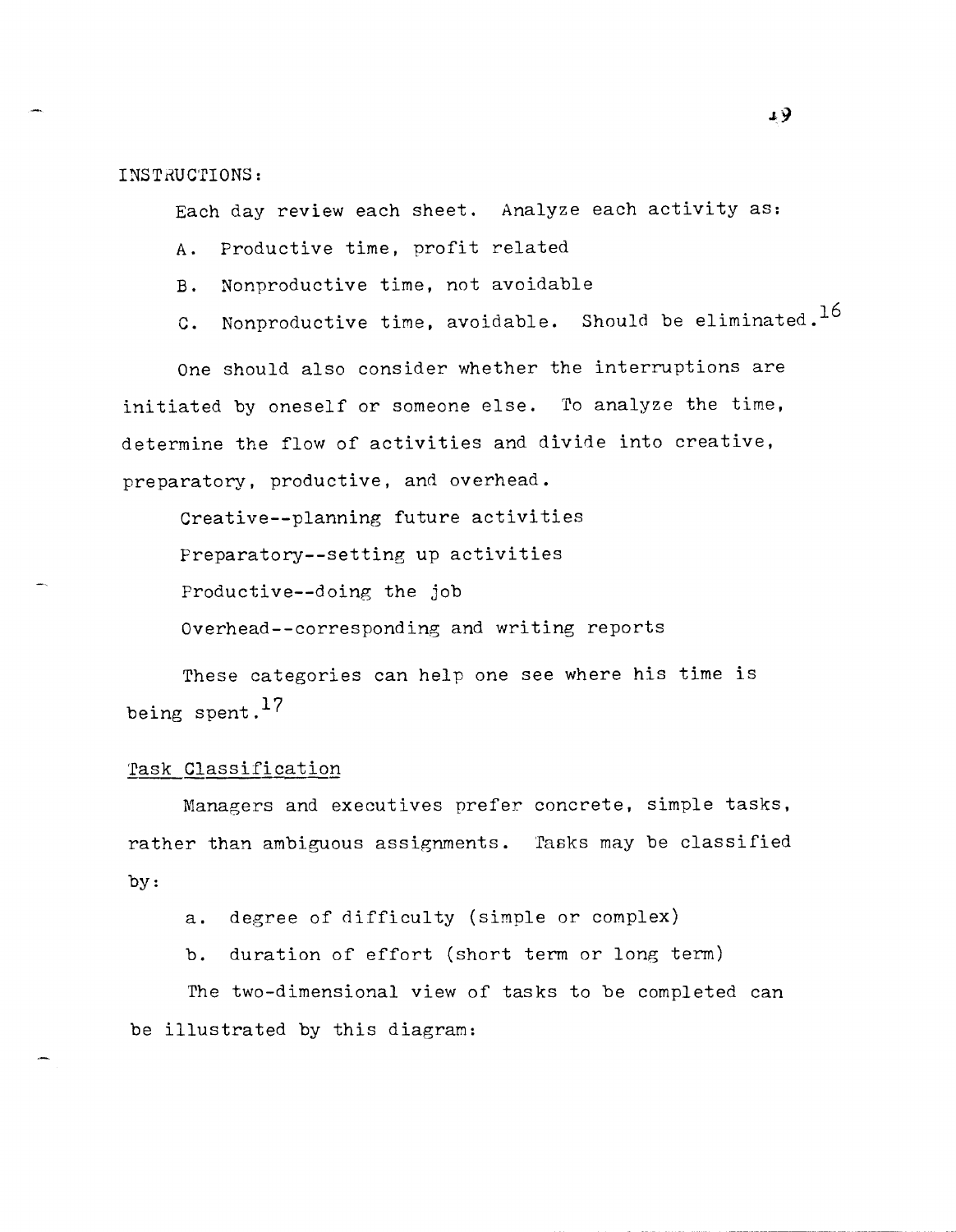| $Cell$ 1: | simple<br>short-term | $Cell$ $3:$ | complex<br>short-term |
|-----------|----------------------|-------------|-----------------------|
| Cell $2:$ | simple<br>long-term  | Cell $4:$   | complex<br>long-term  |

- Cell 1: routine, little ambiguity, habits
- Cell 2: intermediate ambiguity
- Cell 3: intermediate ambiguity
- Cell 4: highly ambiguous--should be planned especially well<sup>18</sup>

After tasks are classified, one can decide which approach should be used. Simple and short-temm tasks are relatively easy to plan, but complex and long-term jobs require special actions.

The methodical approach for complex tasks is:

- a. Use a 5-minute brainstorm to divide the project into smaller tasks. These tasks should be written.
- b. Work on high-payoff activities. Identify the critical elements which will help one complete the task fast and most effective.
- c. Pay attention to the smaller activities so that they do not accumulate.

-- -----------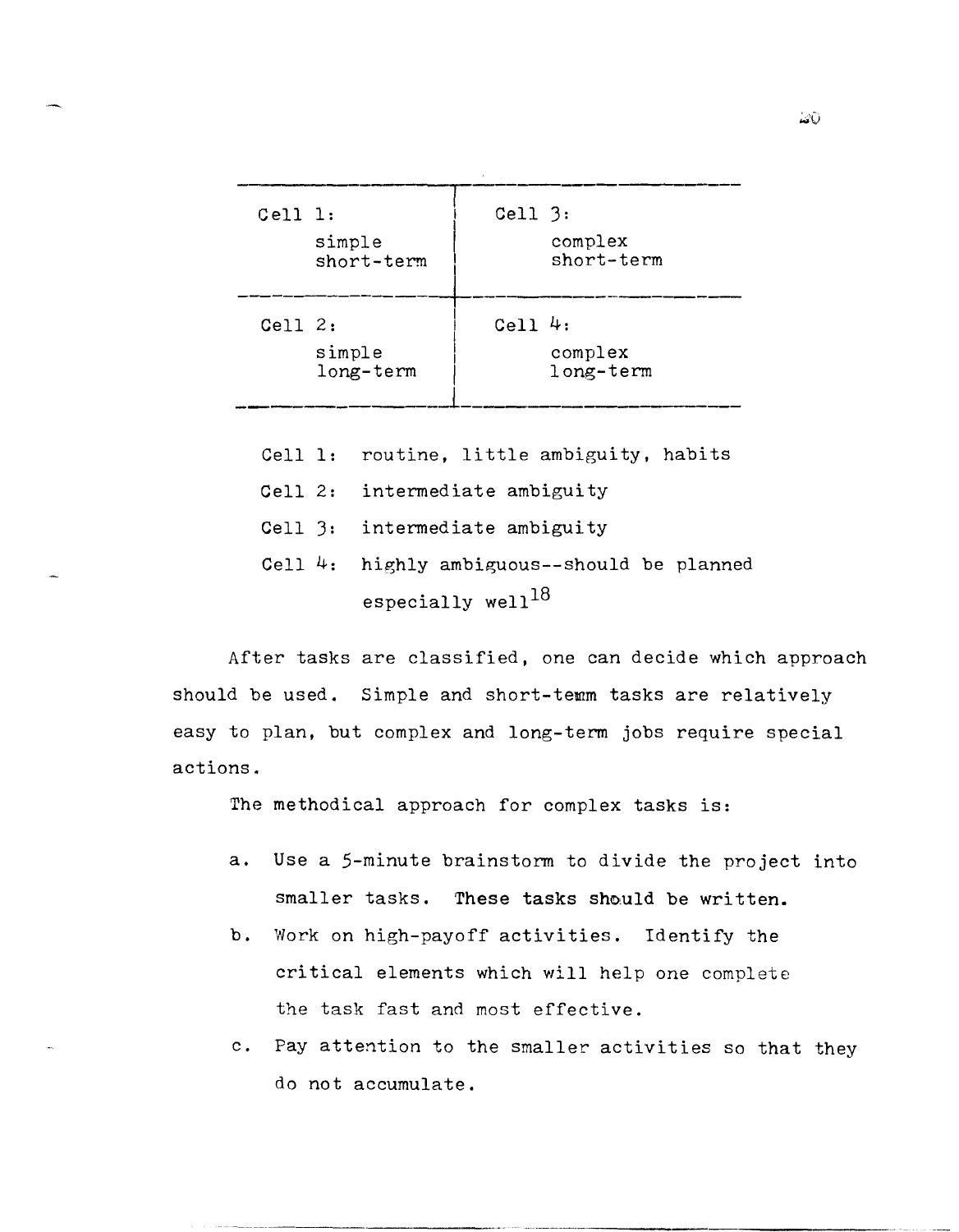- d. Work during one's internal prime time.
- e. start with easier tasks, then advance to more involved activities.
- f. Control interruptions. Go to another location if necessary .19

Long-term tasks should be treated as follows:

- a. Allot a realistic amount of time per week. Be generous with the allotment of time at the beginning.
- b. Know the specific tasks before starting work. so that one can undertake the task with greater confidence.
- c. Be sure to work on the project at a regular time each day.
- d. Set deadlines for intermediate progress points.
- e. Switch aspects occasionally to ease frustration.
- f. Avoid the activities trap. Sometimes people get so involved in the activities that they forget their purpose.
- g. Record the progress that is made each week.  $20$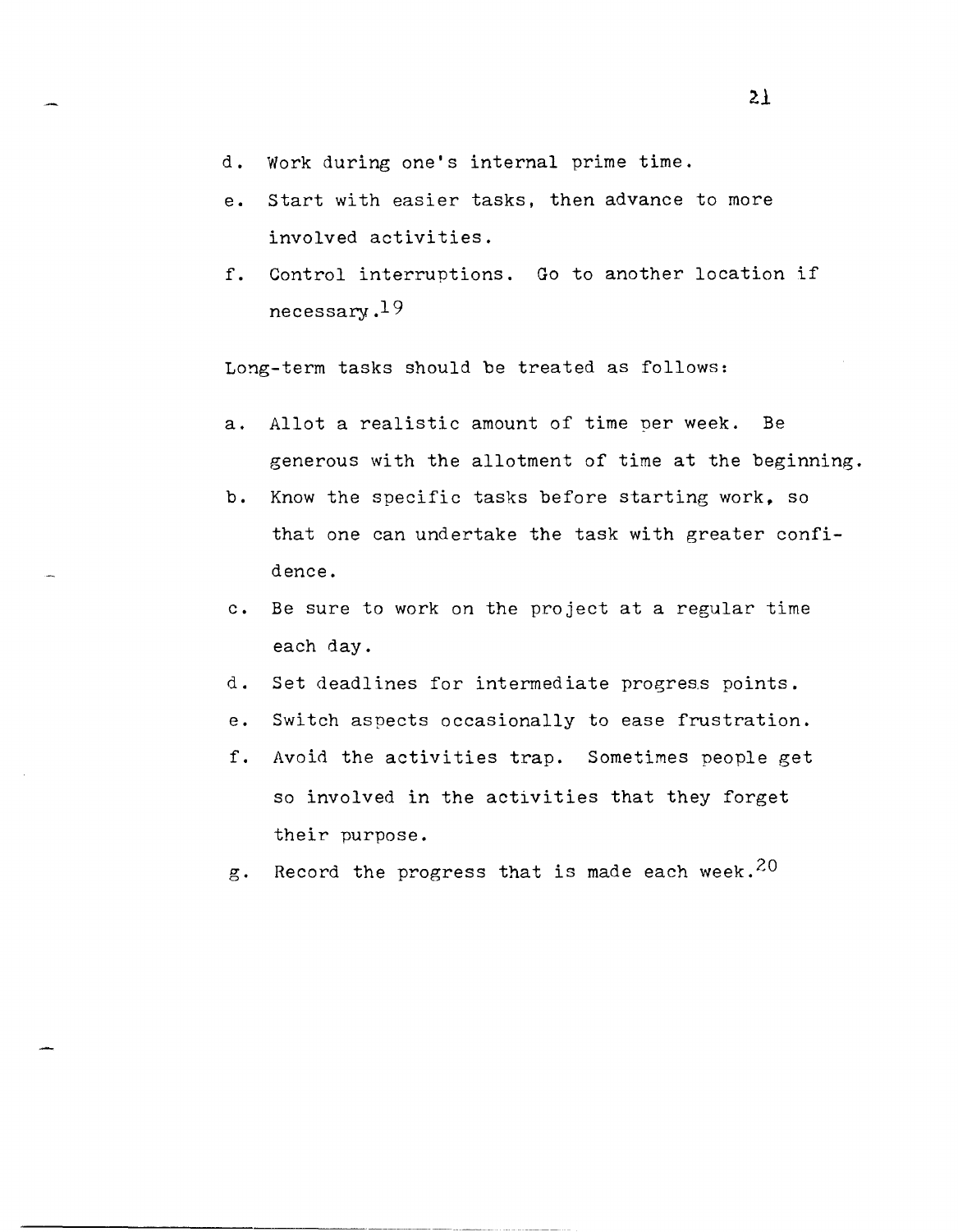#### DETERMINE PRIORITIES

Tasks must be l'isted by priority so that one can effectively finish all of his scheduled tasks. At the time the tasks are listed, one should also estimate the time needed and make a realistic timetable. One must be flexible, however, because events may change priorities. One should always be asking, "What is the best use of my time now?" Low priority jobs must be completed regularly also because they can easily accumulate, needing a massive block of time in which they must be accomplished.<sup>21</sup>

### Target Method

To aid one in setting priorities, the target method has been established. It is illustrated as follows:

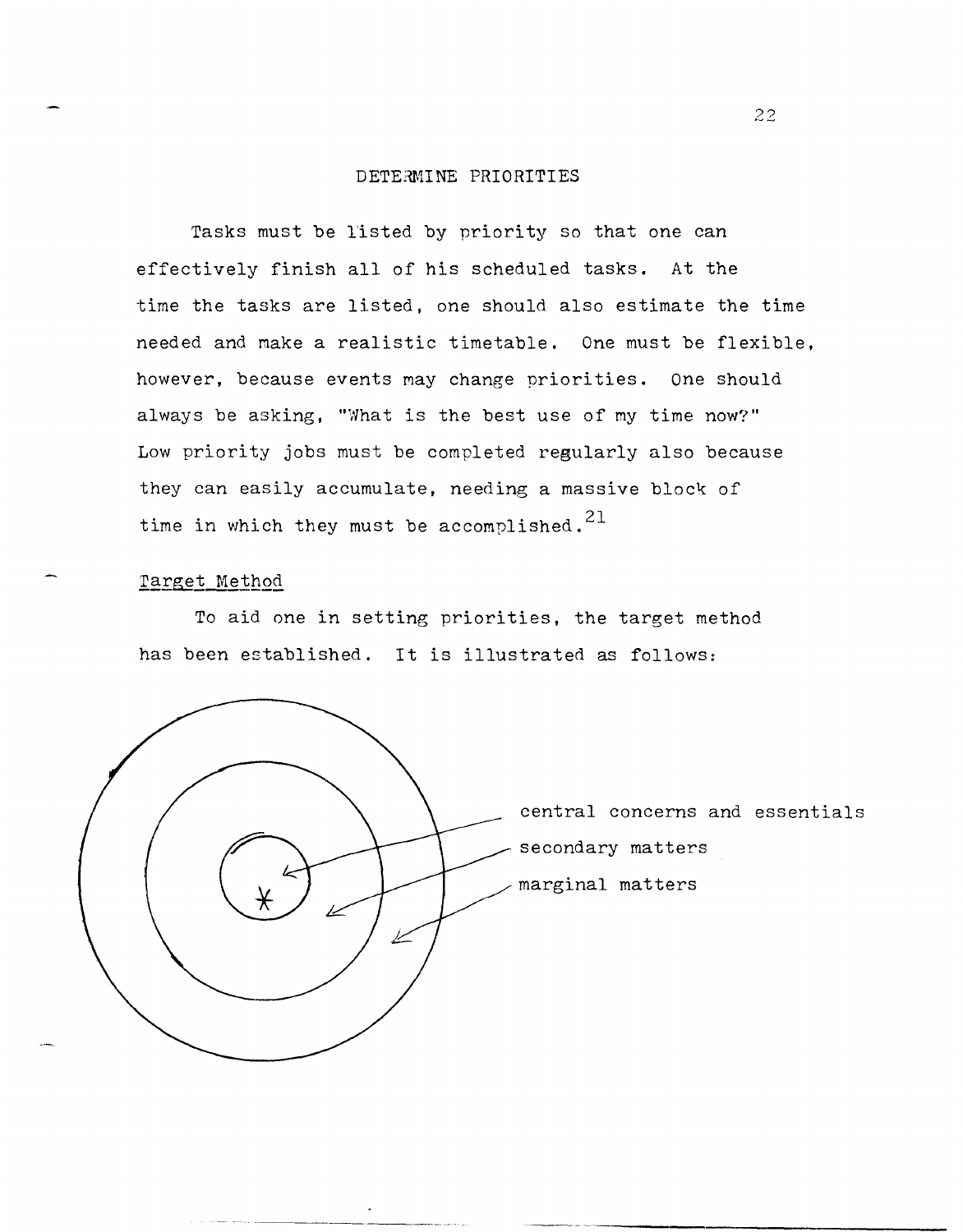Central concerns and essentials contribute to one's life goals, wants, and needs. These include actions which are necessary to do to stay alive and healthy. They may also be problems which cannot be left undone. Secondary matters are worthwhile, but they do not constitute the best use of one's time. Marginal matters are trivial and usually do not need to be completed. <sup>22</sup>

One's essential actions should be aimed at the areas of central concern. One should assign a rating to each potential time investment and direct his energy toward the center.

#### Timeline Technique

One is often indecisive regarding important issues. It is difficult to decide on answers when a lot of noney, or anything else, is at stake. The timeline technique is described below:

a. Clarify the issue. Set a time and date. Collect all of the facts.

b. Decide on three alternatives. Be firm about the deadline for this phase.

c. Decide on an answer. Compare it with the objective. Ask for input from others.

d. Act and implement the decision.

e. Evaluate during a specific evaluation time. Invite everyone who has directly or indirectly come into contact with the decision. <sup>23</sup>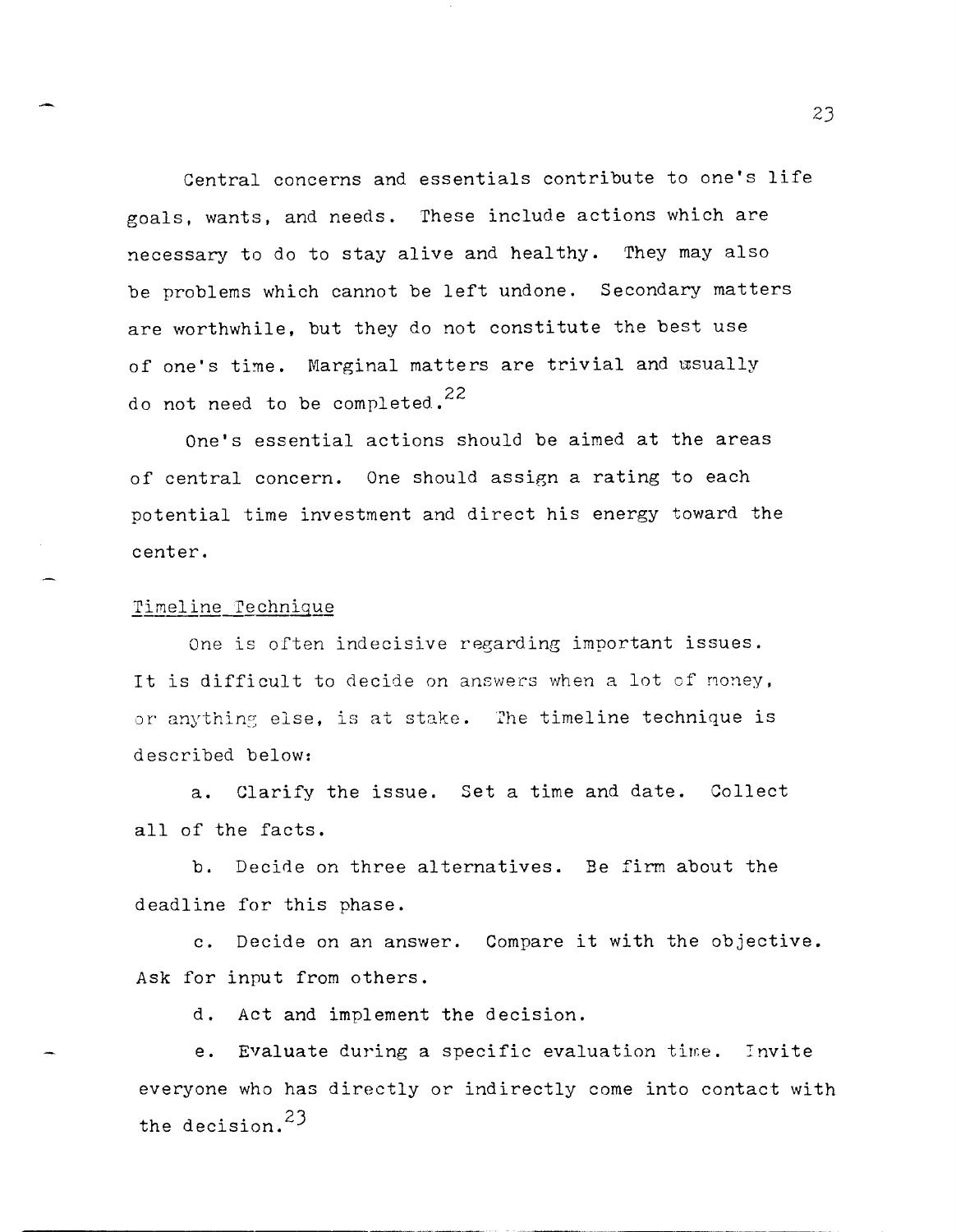### Daily Schedule

A daily time schedule is used to slate committed or mandatory items first; then the rest of the activities are ranked by priority. High utility items are scheduled for one's prime time. One should find time for events that he merely wants to do, as opposed to necessary tasks. Some free time must be scheduled in case of an emergency. One must always remember to be realistic and flexible.

A useful format is as follows:

### DAILY SCHEDULE

|                 | Name:                            |  |  |  |  |  |  |  |
|-----------------|----------------------------------|--|--|--|--|--|--|--|
|                 |                                  |  |  |  |  |  |  |  |
| Position/Title: |                                  |  |  |  |  |  |  |  |
|                 | Date:                            |  |  |  |  |  |  |  |
|                 | Day: (circle one) M T W TH F S S |  |  |  |  |  |  |  |

#### Things To Do Appointments and Work Plan Priority Order

 $7:00 a.m.$  $:30$  $8:00$  $:30$  $10:00 p.m.$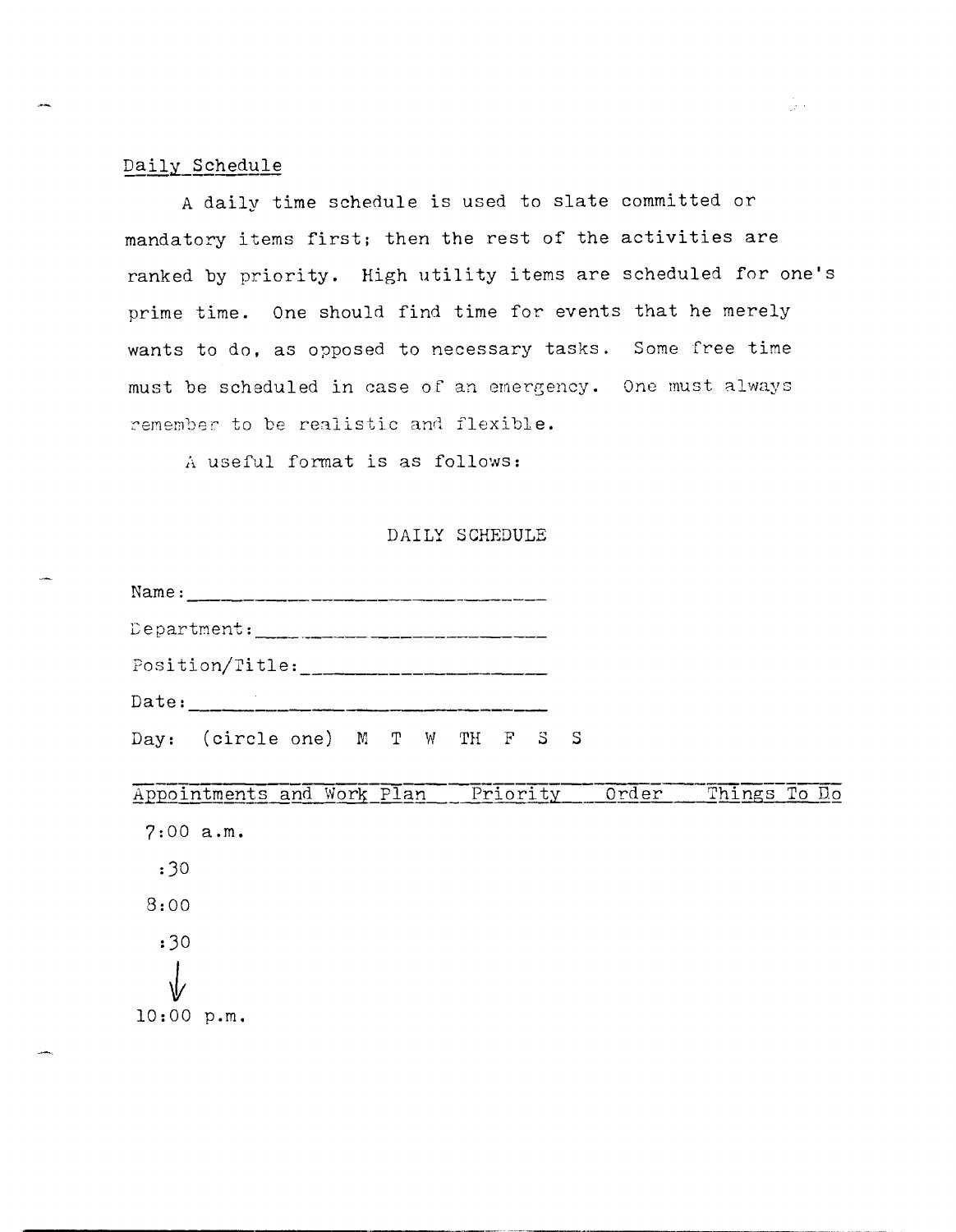INSTRUCTIONS: Assign each task a letter of priority  $(A, B, C)$ as well as a number  $(1,2,3)$  to indicate order.<sup>24</sup> Setting these priorities depends on how one likes to work and what one must do. The important thing is that priorities are set.

#### Eguipment

The equipment needed for effective priorities scheduling includes a personal schedule, a daily action sheet, and a special place at home or work. Personal schedules are useful because one can see at a glance the events of a particular day. A daily action sheet can be created the day before it is pertinent; then the tasks may be entered on the schedule. The special place should include a flat writing surface, pens, pencils, paper, space for a calendar, and access to a phone.

#### Priorities Card

When one is traveling, a priorities card can be very helpful. A priorities card is simply a 3x5 card. "Do" and "'Telephone" are listed on one side, and "Buy'and "Take" (to appointments) are listed on the other side. One should use a fine-point pen to write as small as possible. The card should be dated, and the items should be ranked for priority. In addition, a 3x5 card of a different color may be used to list long-range goals, which can be reviewed during t $x$ wel.<sup>25</sup>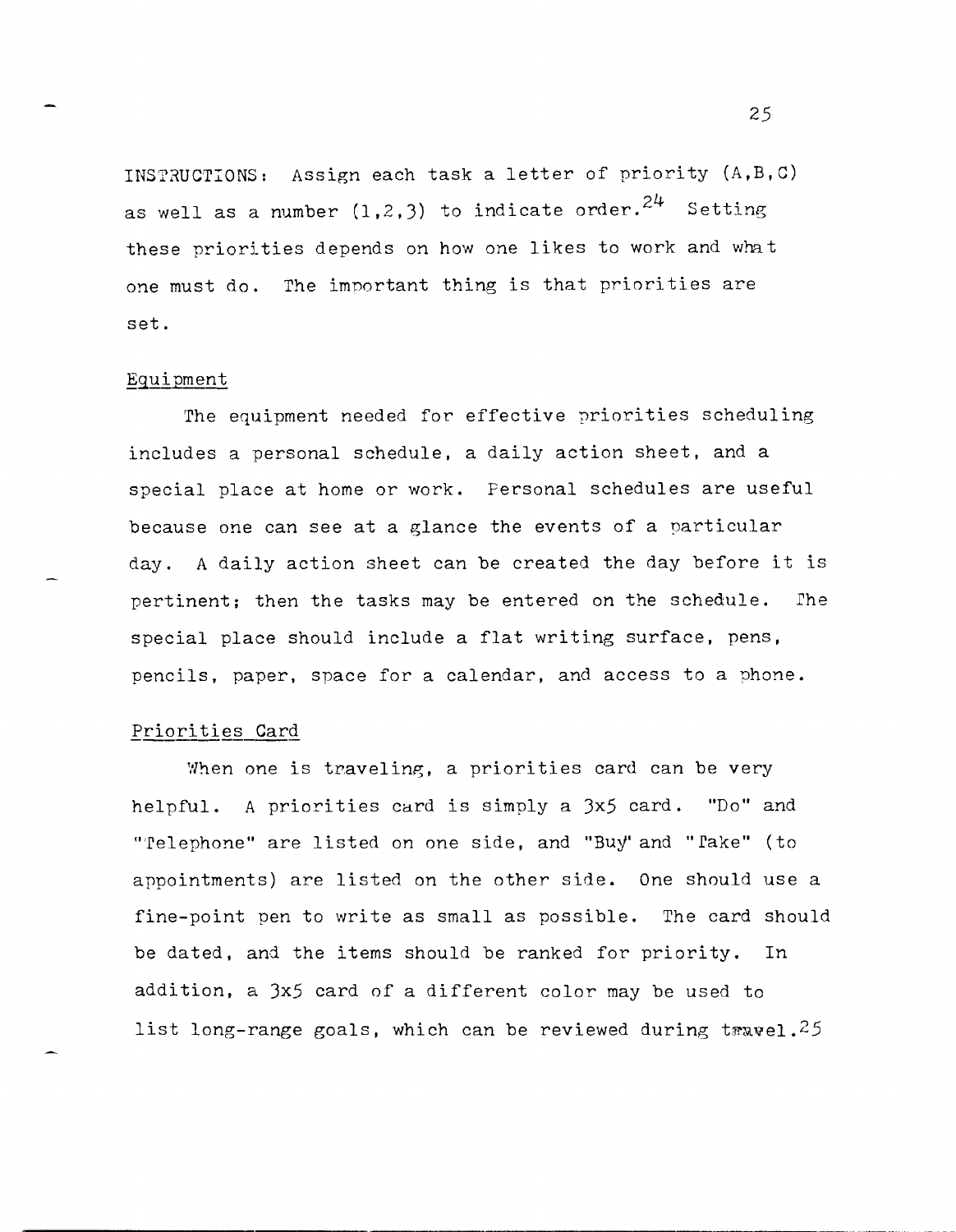#### DELEGATE RES?ONSIBILITIES

Managers and executives are usually very reluctant to delegate responsibility. One should realize that it is his responsibility to save time, his own and everyone else in the department. He should want to involve others in the work process so that they may be challenged and feel a sense of accomplishment, too. One should also be certain that he is only doing work which is in his jurisdiction.

One should realize that it is time to delegate when he is unable to bring a task above the threshold level due to lack of time. He is only wasting time by not delegating the job to someone who can hopefully complete the project with little difficulty.

The delegate choice is very important, because in order for the task to be effectively accomplished, that task must be delegated to the best person. This person must be someone with the resources, time, and responsibility for the  $job.$ He should be intellectually capable of completing the task. The task should also enable him to grow professionally because he needs personal satisfaction to build self-confidence and to improve his morale.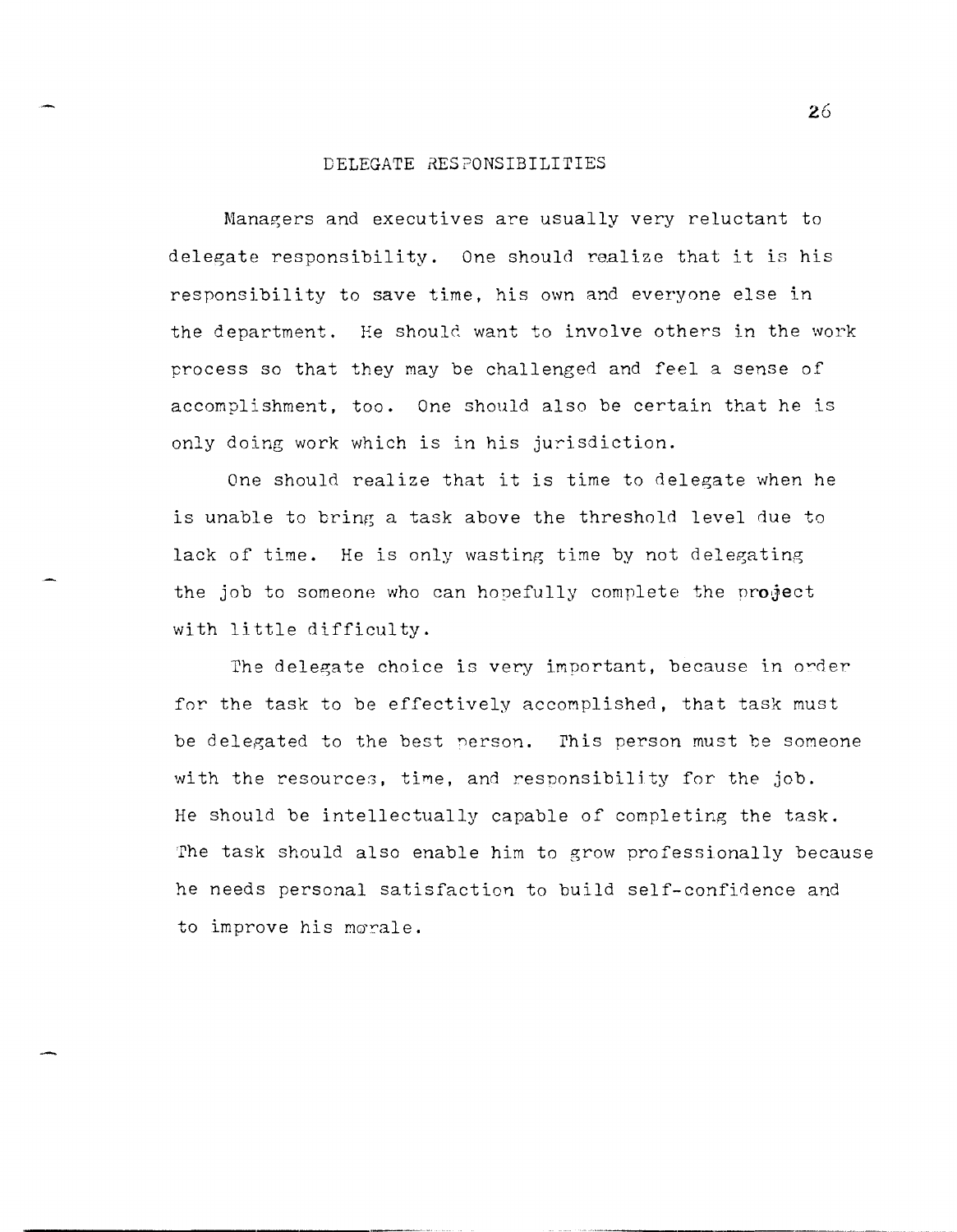rime management is essential for everyone. Since each person is unique, each person's style of time management is special. The same techniques will not be appropriate for everyone, so one must continue to strive for the most efficient, effective method.

There are ten myths concerning time management which hopefully have been dispelled through reading this paper. They are:

- 1. "I'm Waiting Until I Have More fime" -- passive, waiting attitude which allows time to slip away.
- 2. "It Doesn't Work for Me" -- the best technique needs to be developed.
- J. "I Always Lose My List" **\_\_** one should recognize that he is complex and busy. To help keep track of lists, he should use big bright sheets of paper.
- 4. "I've Already Taken The Course or Read The Book"-  $$ time management is an ongoing nrogram to bring order into one's life.
- 5. "You <Just Can't Get Organized Around Here" **\_\_** one must help others improve, too.
- 6. "Butrhere's Nothing I Can Do" **-\_** one must take small preliminary steps to get started.
- 7. "People Keep Interrupting Me" -- one must learn to cope with interruptions.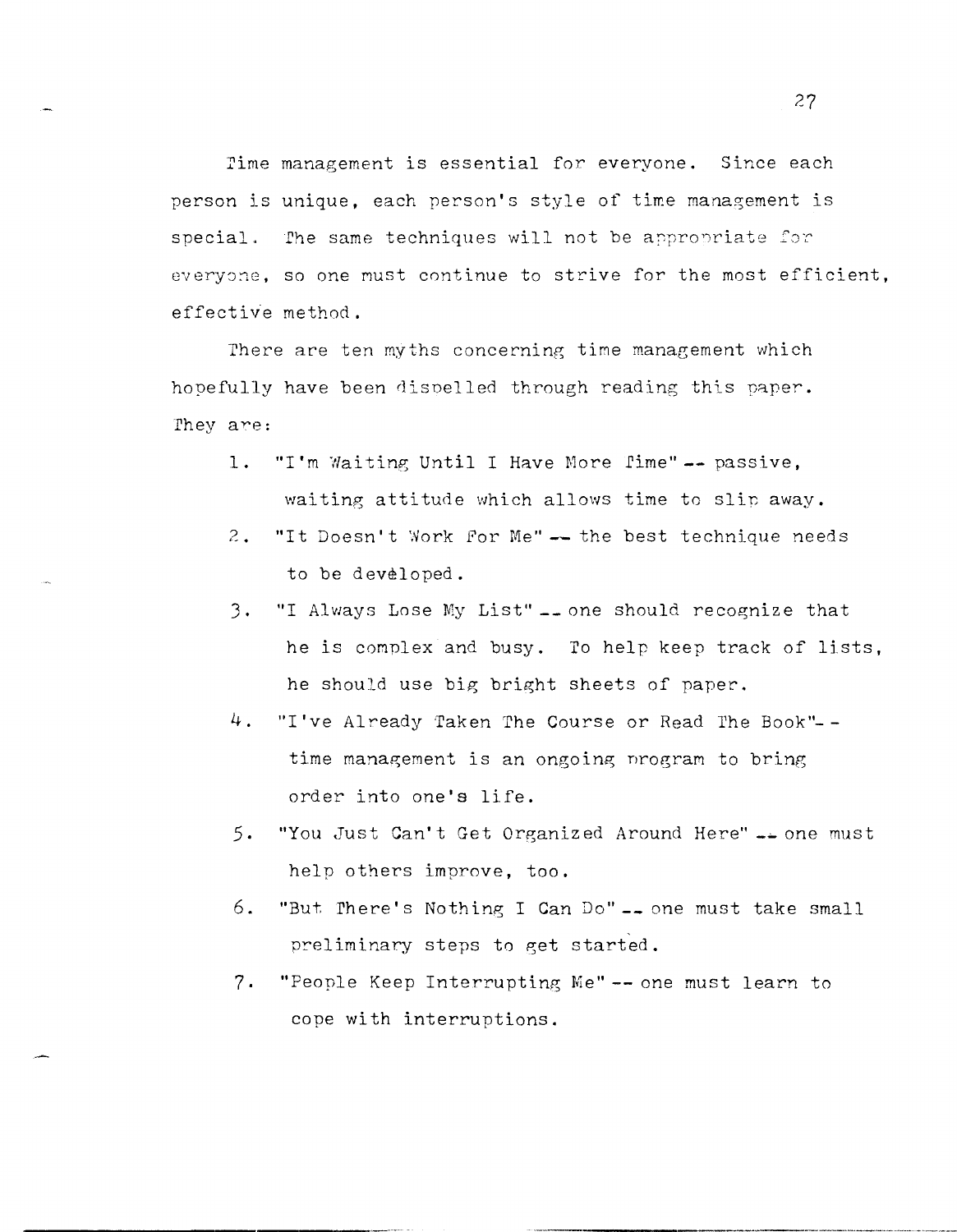- $8.$ "Time Management Is Boring"-- it can be as exciting as you want it to be.
- "Can You Get So Organized You Can't Get Anything 9. Done?"-- the techniques cannot control a person because he is in charge.
- "I Need Someone To Motivate Me"-- only the person  $10.$ involved can control his feelings.

These myths are stumbling blocks which daunt a person from developing good time management techniques. In order to overcome these stumbling blocks, one must put his own spark and excitement into his methods. The basics one must remember are:

- Identify time wasters  $1.$
- $2.$ Set goals
- 3. Plan work
- 4. Determine priorities
- 5. Delegate responsibilities

With these steps as a starting point, one can add his own special techniques. Just remember the words of Roy Rogers: "Time is man's most valuable possession because one can never get it back."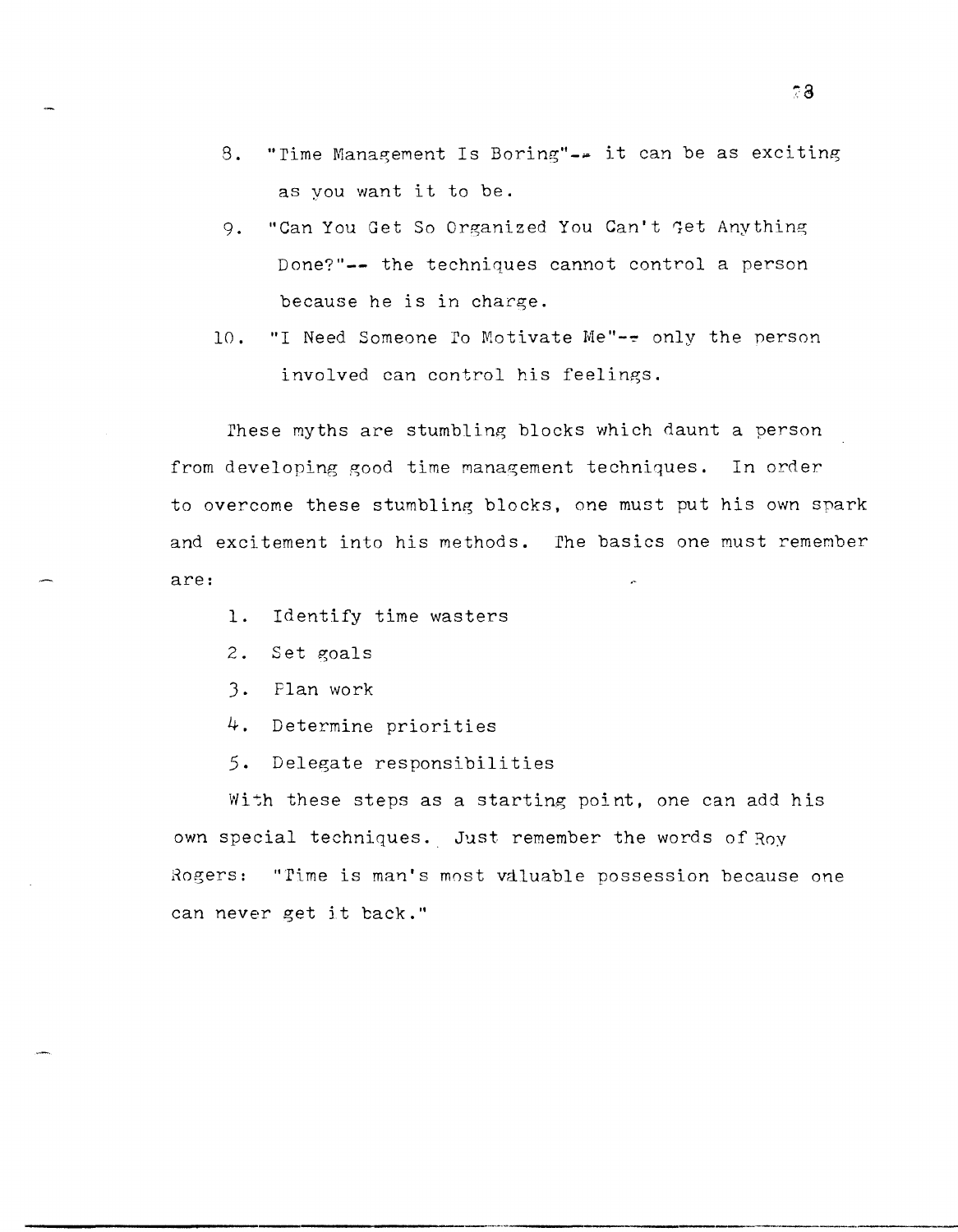#### **ENDNOTES**

<sup>1</sup>Dru Scott, <u>How To Put More Time In Your Life</u>.<br>York: Rawson, Wade Publishers, Inc., 1980), p. 49. (New <sup>2</sup>Gary K. Himes, "Time Always Marches On...," Supervision, Volume 41 (February, 1979), p. 14. <sup>3</sup>Sydney F. Love, <u>Mastery and Management of Time</u>. (New Jersey: Prentice-Hall, Inc., 1978), p. 47.  $4$ Ibid., p. 99.  $5$ Scott, op.cit., p. 177.  $6$ Ibid., p. 161.  $7_{\text{Ibid., p. 203.}}$ <sup>8</sup>Michael Le Boeuf, "Managing Time/Goals and Objectives,"<br>Cutty Sark Career Guide, Volume 2, p. 4.  $9$ Scott, op.cit., p. 77. <sup>10</sup>Lloyd Baird, "Managing Time: Positive Clock-Watching,"<br>Advanced Management Journal, Volume 46 (Summer, 1981), p. 46. <sup>11</sup>Gary K. Himes, "Better Planning, Fewer Crises," Super-<br>yision, Volume 43 (July, 1981), p. 6.  $12$ S. C. Harper, "Time - Managing The Most Mismanaged Resource, " Managerial Planning, Volume 29 (July/August, 1980), p. 28.  $13$ Himes, op.cit., p. 6.  $14$ Scott, op.cit., p. 100. 15Merrill Douglass and Larry Baker, "Success In Your Own Good Time," Supervisory Management, Volume 26 (April, 1981), p. 32. 16 Charles W. Schilling, "Time Planning: How To Divide Up Your Day," Supervision, Volume 42 (February, 1980), p. 13.  $17$ Baird, op.cit., p. 47.

 $^{18}$ Scott, op.cit., p. 155.

19Ibid., p. 167.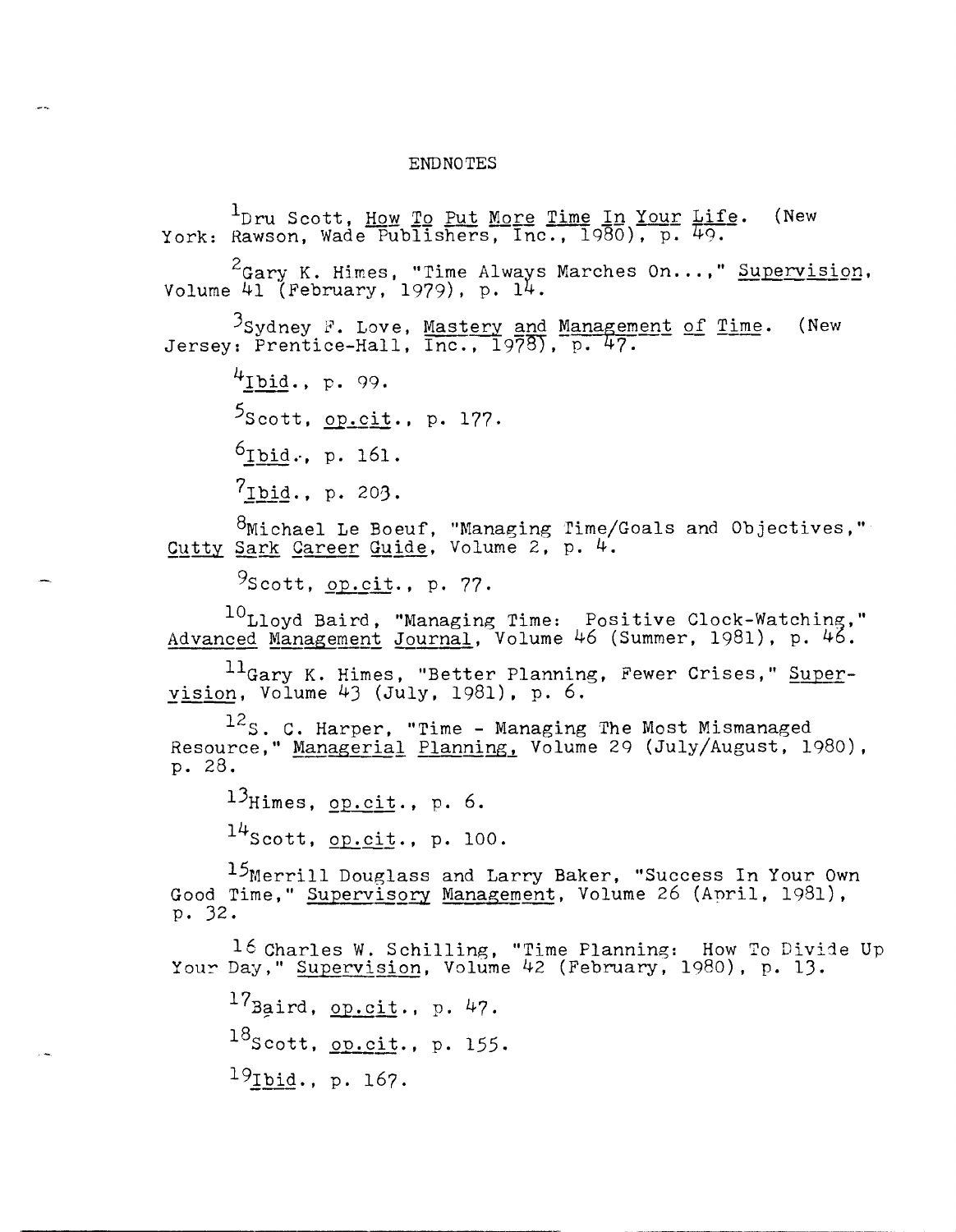$^{20}$  Ibid., p. 175.  $^{21}$ Himes, op.cit., p. 7.  $^{22}$ Scott, op.cit., p. 182.  $24$ Schilling, op.cit., p. 14.  $^{25}$ Love, op.cit., p. 49.  $^{26}$ Scott, op.cit., p. 79.